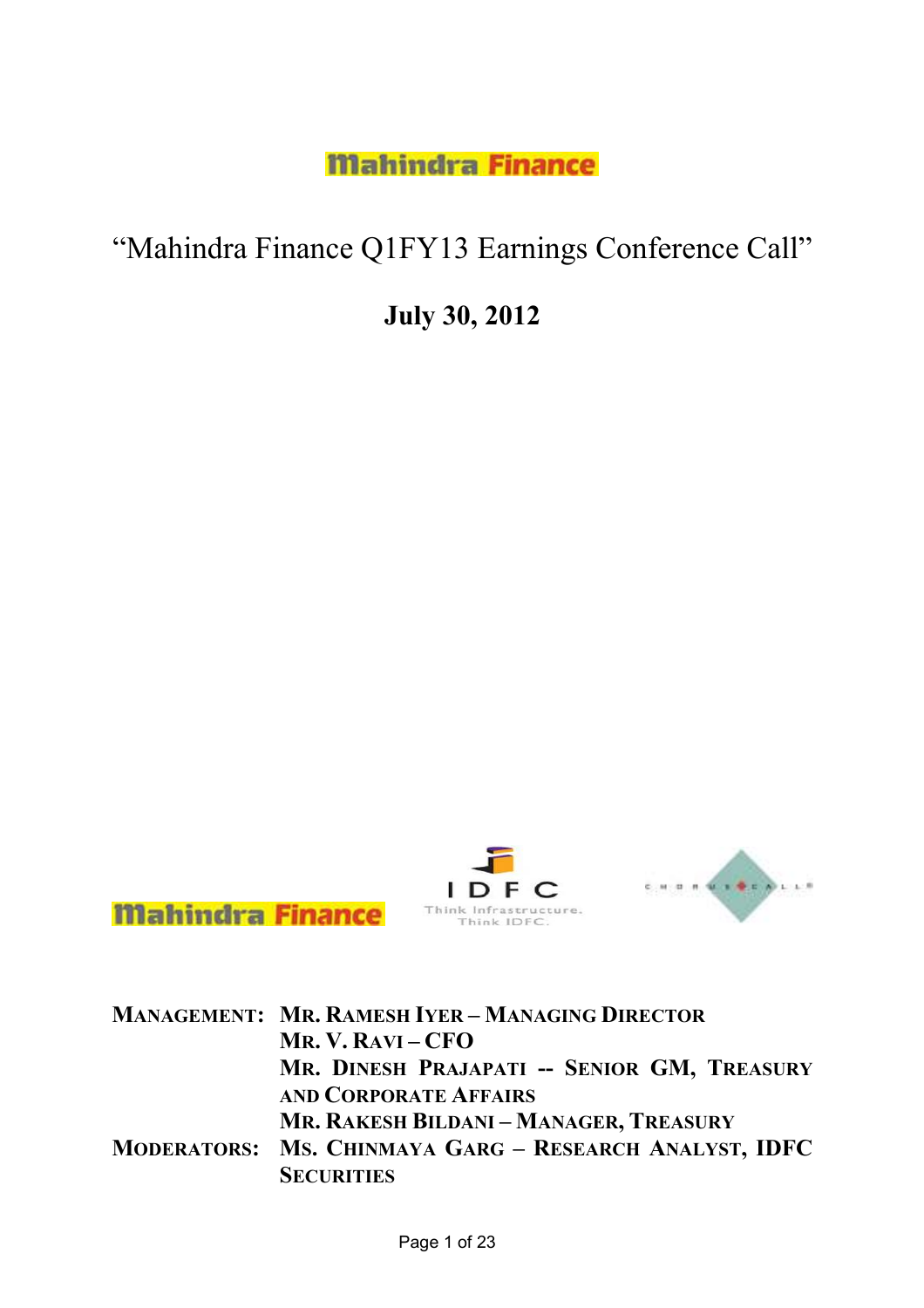- Moderator: Ladies and gentlemen, good day and welcome to Q1FY13 Earnings Conference Call of Mahindra Finance hosted by IDFC Securities Limited. As a reminder, for the duration of the conference, all participants' lines are in the listen-only mode, and there will be an opportunity for you to ask questions at the end of today's presentation. Should you need assistance during this conference call, please signal an operator by pressing '\*' and then '0' on your touchtone telephone. Please note that this conference is being recorded. At this time I would like to hand the conference over to Ms. Chinmaya Garg. Thank you. Over to you, ma'am.
- Chinmaya Garg: Thank you. Good afternoon, everyone. Thank you for joining us on Mahindra & Mahindra Finance's Q1FY13 results conference call. I have with us Mr. Ramesh Iyer – Managing Director; Mr. V. Ravi – CFO; Mr. Dinesh Prajapati -- Senior GM, Treasury and Corporate Affairs; and Mr. Rakesh Bildani -- Manager, Treasury. We will begin the call with the opening remarks by Mr. Iyer, followed by a question-and-answer session. I would now invite Mr. Iyer to make his opening remarks. Over to you, sir.
- Ramesh Iyer: Hi, good afternoon from here. Thank you for this participation, but .I just wanted to kind of let you all know I will do the initial address, and then Ravi, Dinesh and Rakesh will take the Q&A. I will excuse myself about five minutes out and then I will join you back for any questions that anybody may have for me.

To start with, all of you must have seen the results and right at the upfront I want to tell you that we are continuing to be buoyant and excited with what is happened in the first quarter irrespective of what one gets to hear from the outside market be it in terms of little slowing down of Auto or Tractor, a little slowdown of the Infrastructure story around or even for that matter currently is the monsoon as expected or is it below average. I think considering all of this in the background we still want to put across to tell you that we are as excited and as buoyant of what is happening in the semi-urban, rural market. Strategically, we are penetrating more deeper; we have added more branches in this quarter and we would continue to do so during the year. We also are adequately manning ourselves as required to therefore be able to achieve this kind of a growth that we have targeted for ourselves. We are not resetting our growth target at this stage because we continue to believe that the market is offering the opportunity of growth.

We have now truly become a multi-product company which we consciously been attempting for the last 18 months or so and we have actually reached that stage of maturity to say that we are today really a multi-product company, in the sense of working with almost all manufacturers who in their growth plans have factored semi-urban, rural as their growth story.

I mean if I have to give you a very latest update as early as just a couple of days back we had a detailed discussion with the Nissan who are setting up their shops here to sell small cars, they are appointing dealers across. So, every one, whether it is Toyota, whether it is Nissan, whether it is Toyota, whether it is Hyundai, all of them are expanding their retail reach, expanding their dealer network and are looking at Mahindra Finance as one good enabler to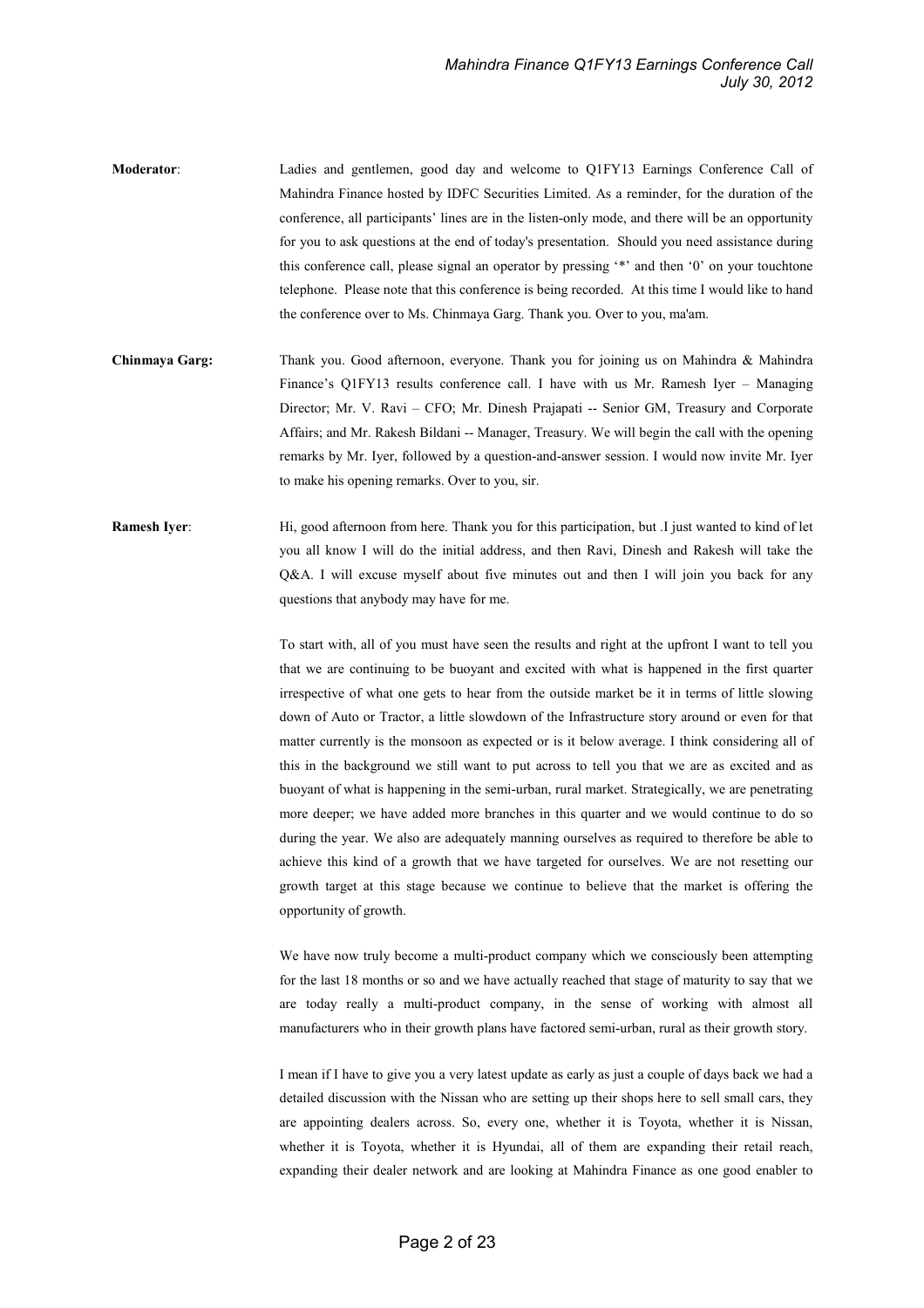reach them to this market. And even in our product mix, you will see how Mahindra products, whether it is Autos, Tractors are today become somewhere around 46, 47 of that kind of a percentage and the other products are about 52, 53%.

I want to kind of state here that it is not that we are doing anything less for Mahindra; it is just that we have started participating in every other product which is therefore getting this product mix change to this direction. The Mahindra product continues to do well as far as we are concerned. Our market share continues to be upward of 30%.

And just a few lines on Tractors. While one thought that it is the Tractors slowing down, the true story is that not on an all-India basis that you see Tractors going down, India has now become more important to look at geography-by-geography and therefore South is not doing as well as the other geography is and Mahindra being very strong in the Southern market, one would have seen a little dip to the Mahindra number, but we have been able to more than cover it up through the opportunity that we got in the Northern market and therefore our numbers have not shown a slip even in the Tractors.

And if you therefore look in every product, whether it is the Mahindra Auto, Mahindra Tractors, and Maruti. Again, a few lines on Maruti. One would expect is the current change of event going to slow down the Maruti sales, I think it is important to know that at the dealer levels, they have talks for about 45 days plus and one do not expect this problems to linger beyond that period and by the time the supplies would restart itself and we will be able to participate in the growth as well.

Today, we do even Commercial Vehicles, Construction Equipment. Again, on Commercial Vehicles, one is reading about is it slowing down, it is interesting to understand that if you kind of look at Commercial Vehicles between different application of Tippers, berth application, goods carrier application, freight movement, in the sense of container movement and project asset movement. If you look at in different categories there are a few categories which have slowed down. It is not overall Commercial Vehicles have completely slowed down. And we being a very small market share player at this stage this slowing down honestly do not impact our growth story.

So, net-net I would continue to think that as far as the assets side is concerned the opportunity has become larger than we expected before with every manufacturer looking at this market and are willing to work with us as an enabler and that has given us a growth story. A little of everything will continue to be our story growing forward.

As far as the recovery is concerned, again, it is important to know that normally the first half is not as buoyant or as exciting as the second half of the year is in terms of overall cash flow is concerned, but to our good luck, to our surprise and to some extent, well-planned strategy, I think the last two years we have seen even in the first half the behavior of collection has been much, much better than ever before. Even in this first half, you would see that our gross NPAs are close to 1% lower than what it was last June. Sequentially, it may look to have grown a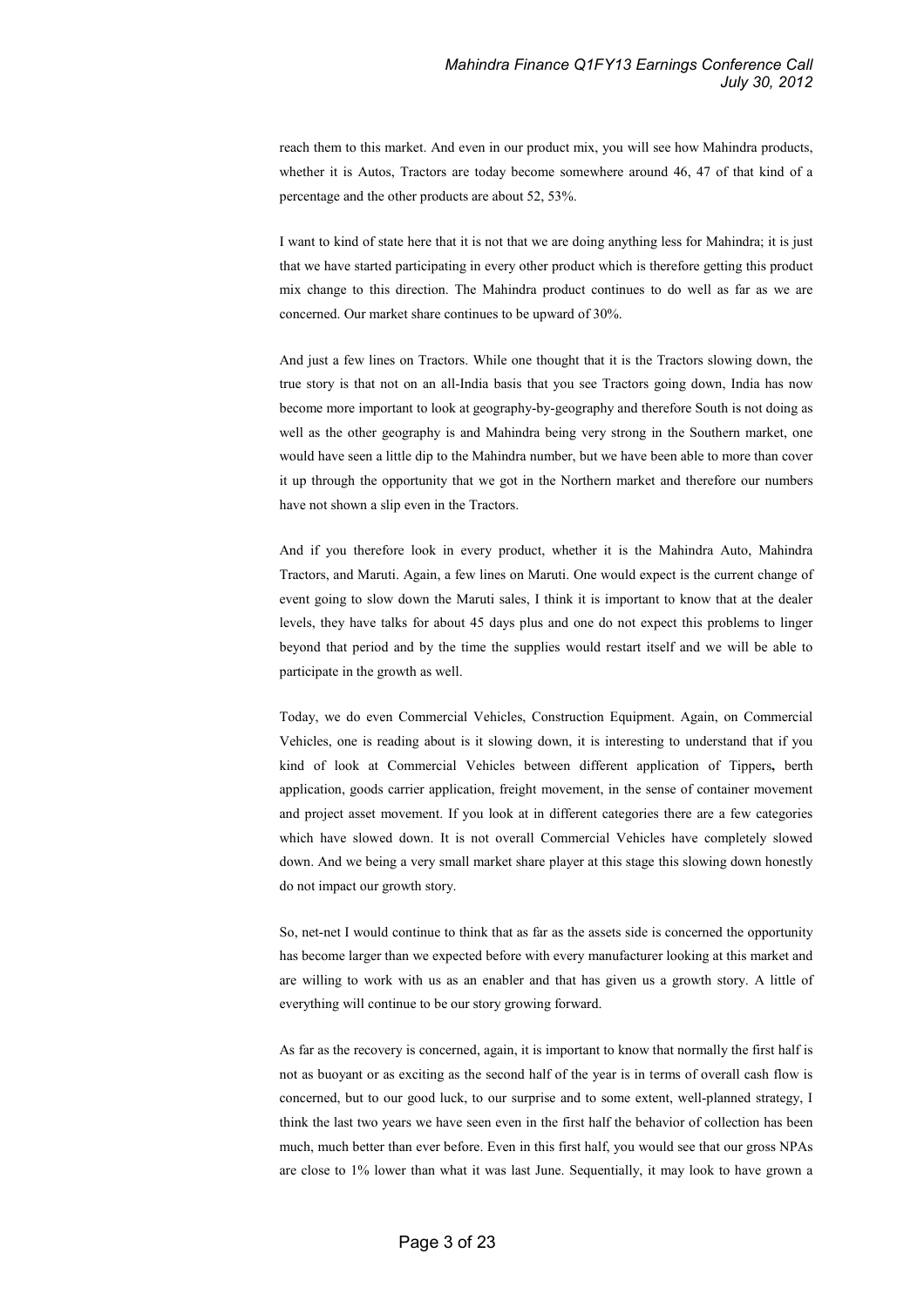## Mahindra Finance Q1FY13 Earnings Conference Call July 30, 2012

little more, it is because normally it gets corrected in the second half which is after the harvest festival, etc. but if you look at the trend, if we are 1% lower June to June, one would expect that the similar pattern is maintained as we go forward, therefore, one would think that there is a possibility of even further improvement to as compared to the previous numbers. However, it is also equally important to know that there is no pressure yet on the lending side as far as the LTVs are concerned. Therefore, the customers are able to bring in substantial margin amount which means the cash flows continue to do well. If the cash flows do well in terms of the buying pattern is seen it goes to reflect that the collections would also be as good. So, we have seen that already in the first three months of how the collections have kept pace and therefore we have been able to control our overdues, we have been able to control the overall NPA numbers, etc. The physical number is very important to know in terms of the physical NPA numbers are concerned. Between last June to this June if you take a 12-month period we would have added close to about 400,000 new contracts during this period whereas the contribution by NPAs into the new numbers are not very high. So that is one important feature to understand. Possibly, there could be a question on our coverage ratios are slightly coming down. Again, coverage ratio is a factor of a mix of high provided item versus the low provision items. Since a lot of actions have been initiated on the 100% and 50% provided items, either through repossessions or through legal action. And when those assets go out of the block of NPA and then you have the low provided new NPA numbers coming in, one would think the coverage is low, but as you close the year one would see that that also inches upward as a better coverage.

Something very important and interesting I may want to share with you is in this quarter we also took a conscious decision to go ahead and make some additional provision on NPA, because if at all we want to look at how the market behavior is, with monsoon, with economic conditions, etc., the first to suffer normally in this kind of scenario is the Two-Wheeler or a personal portfolio segment. While there are small portfolios in our book, what we have done is we have taken a conscious decision to kind of look at them anything which is outstanding beyond 60 days we have gone out and provided for them. So, in the P&L, you will see an additional impact of about 12.5, 13 crores additionally we have made provision which is to reflect that quality of an asset. Yes, if we are able to recover the money in the next six months or so, it will be a writeback in our book, but we have taken a conscious decision to go ahead and make a provision on that which is why one would look at that percentage or that value provided is slightly more. But if you were to look at each of the cost item as a percentage to income you will find that between last June to this June there is actually an improvement in terms of the overall productivity is concerned, the overheads as a percentage to assets have actually come down, incomes have kept pace.

On the margin side, again, one would see a dip in the NIM and it is not a reflection of our inability to pass on the interest rates, it is purely a product mix which is causing that kind of a dip at the NIM's level which means if we do little more of a Commercial Vehicles or a Car, they are normally at a low yield product, but they also definitely bring in low overheads and low NPA, therefore our return on asset level you would not see that kind of a pressure which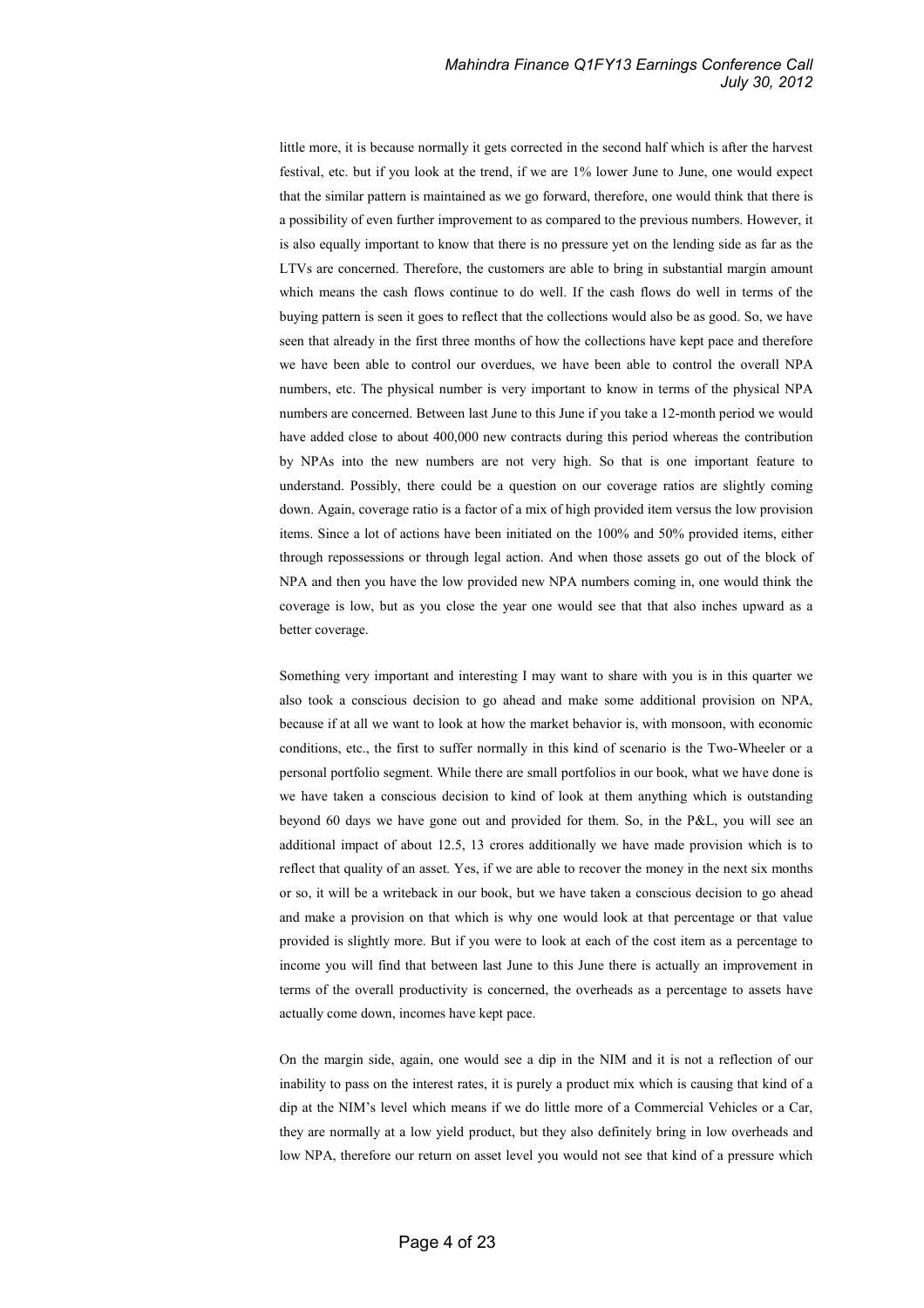when you look at the NIM's level. So overall if you look at the performance of the organization, the disbursements have grown at 26, 27%, which is a multi-product approach.

As far as the margins are concerned, we have been able to retain our margins, rather we have been able to pass on the increased borrowing costs minus that 50, 60 basis points which we have been telling you last 12 months which we have consciously not passed on.

As far as the overheads are concerned, they have come down, the NPAs having well under control and therefore the overall profitability has shown this kind of a growth.

Even the two subsidiaries of ours which is the Insurance Distribution arm and the Rural Housing arm has kept pace with the growth story in the same manner.

On the liability side, we have not had any pressure in terms of ability to raise money is concerned. We have as usual been very conscious about our asset/liability match. And we have also been conscious about the product mix on the liability side. And we continue to borrow from banks, institutions, insurance companies, provident funds, our fixed deposit program continues to do well, that has been stuck to close to about 8-10% of our borrowing today come from the fixed deposits program. So, we have a very diversified portfolio as far as the liability side is also concerned.

I would think with each of this in place whether the liability side, whether the assets side in terms of relationship, whether the quality in terms of ability to recover and control, I think we continue to project a picture of buoyancy, we are not overly concerned with what is one able to read outside.

As far as the monsoon particularly is concerned, while it is declared to be 20, 25% below average, etc. I think one silver line is a whole thing is the monsoon this year is very widespread. Normally, even when declares it normal or slightly below average, if there used to be a focus concentration on few geography getting good rain and few getting nothing. This year, the widespread monsoon across the country probably will be good news for the agriculture at the end of it and that is still about three to four weeks left in order to cover up for this at least in the northern states which we are now told is catching up. I mean, the last couple of days have been good rains in U.P., in M.P, etc. One would expect this agricultural bet if they get some normal monsoon the situation can also correct itself.

On the regulatory change front, our belief is that once the regulator has made its intentions known through even a draft paper it is a matter of time when it becomes a reality. One of such being the priority sector, the securitization norms, etc. In our case, particularly, we were not securitizing more than about 10, 12% of our portfolio and even if we were to be continuing in that segment and we were to believe that now a matching fund is to be made available through other sources, there could be a cost impact of about 20 basis points in our overall borrowing program which is also factored as we have been always mentioning.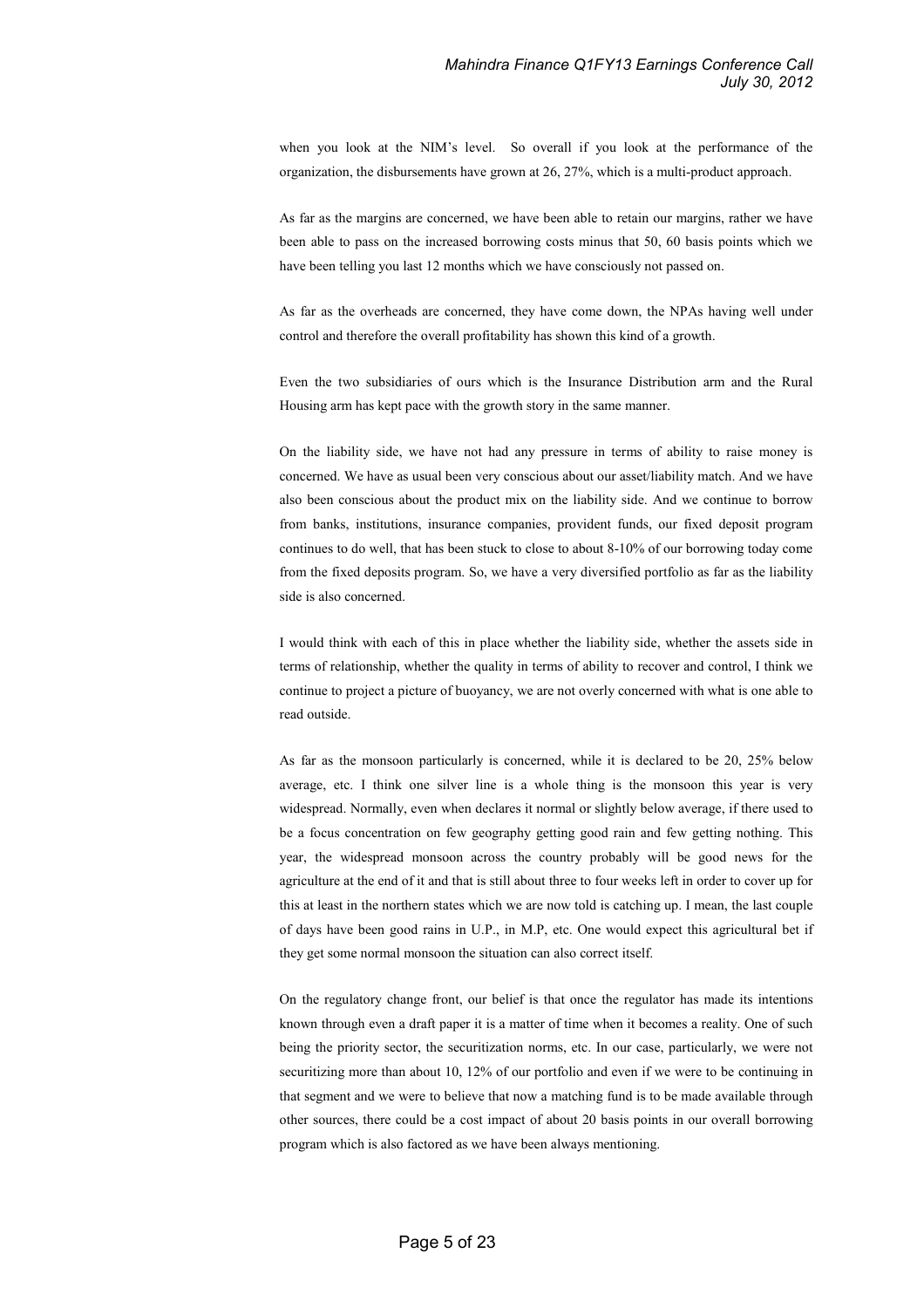So far as the capital adequacy is concerned, while we have talked about the 15% levels, etc. we are well prepared with that reality, our capital adequacy currently is about 17, 18% level and our tier-one capital is at about 15%. So, we are not overly concerned about if such a regulatory change had to come.

The third of the regulatory change that is possible over a period of time could be the 90-day NPA. We have always driven our business on the basis of credit loss and therefore, we are very conscious about the LTV, we are conscious about the period for which we will end and our ability to repossess and sell has been the underlying strategy behind our controls on collections and collateral assets. So, while 90-day may bring a temporary impact to the overall P&L is concerned, but that is not expected to tilt the credit loss situation. In fact, if any, it would only put extra pressure in the internal system to be able to focus on recovery much more than ever before and transact on the repossessions, etc. much faster than before. So, we are kind of genuinely okay with even such regulatory changes if it had to be announced and we are more or less prepared with handling of such scenario.

Therefore, summarily going forward, I think our growth story or our strategy is to focus on all products across all geography working with different profiles of customers and that helps us not just grow the balance sheet in terms of asset is concerned, that helps us protect margins through multi-product approach and multi-geography approach and it also helps us control the quality on an overall basis and therefore net-net with the liability side well in place, with our lending grades well-designed to protect our margins and our approach of multi-geography through additional branches, more people in multi-geography. We continue to be buoyant to say that we do not feel maintaining a growth story as we projected in the past in a difficult situation. Yes, one may not want to project a 50-60% growth going ahead but 25-30% growth on asset which we have been talking in the past does not seem to be difficult, we do not want to reset that target at this stage.

So, thank you very much once again. This I thought are my initial summary remarks and the specific questions as I told you, Ravi is here, Dinesh and Rakesh are here and I will kind of join in, in the next five, ten minutes once again if there are any particular questions for me. Thank you very much.

Moderator: Thank you. We will now begin with the question-and-answer session. Anyone who wishes to ask a question may press "\*" and "1" on their touchtone telephone. Participants are requested to use handsets while asking a question. The first question is from the line of Kunal Shah from Edelweiss. Please go ahead.

Kunal Shah: Just wanted to understand, within this margins, okay, if you can just let us know within the income from operations, how much has been the assignment income in this quarter vis-à-vis Q1 of FY12 or say Q4 of FY12? And also, how much has been the provision reversals in this quarter?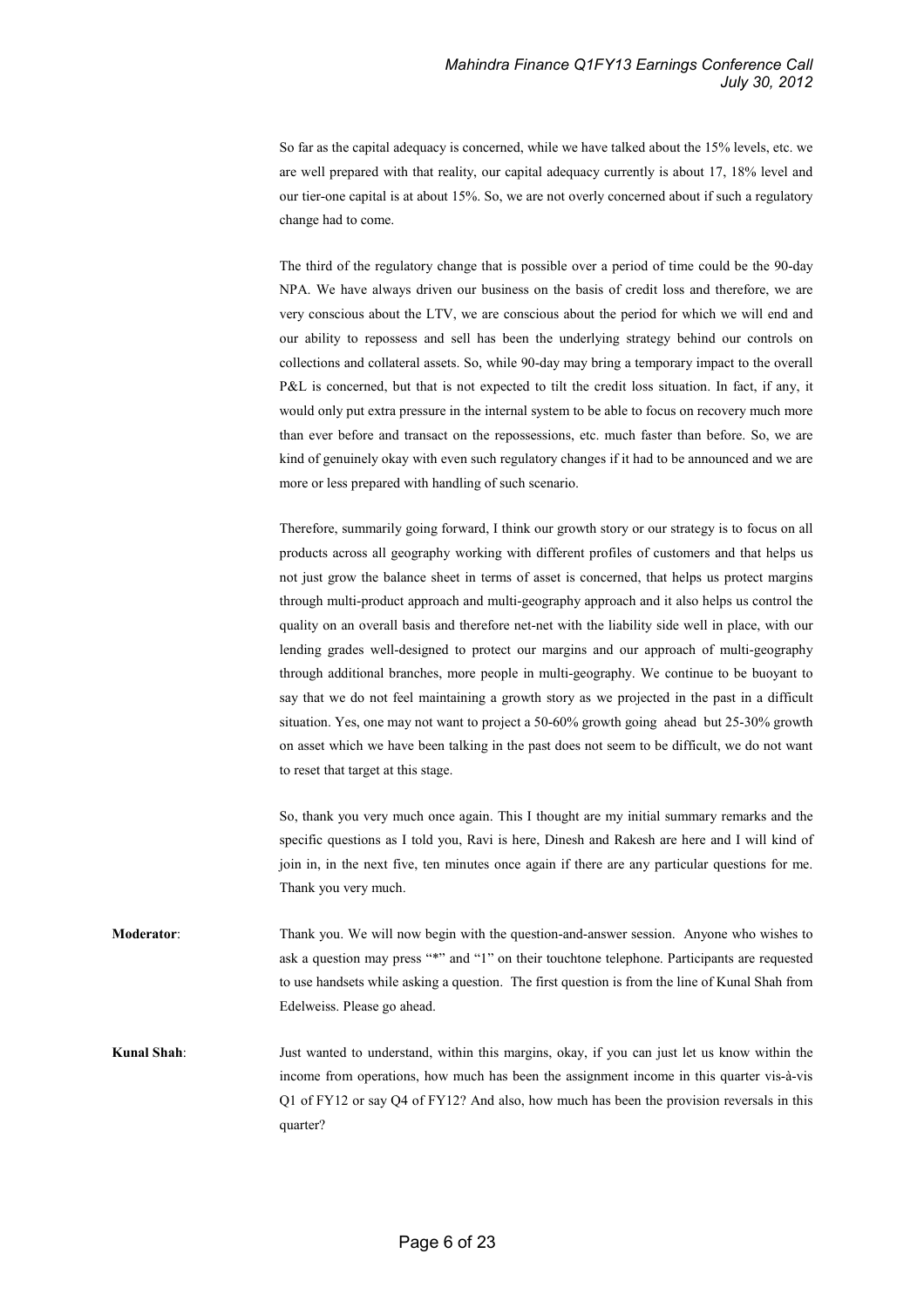- **Dinesh Prajapati:** If I were to give the breakup of the income from assignment vis-à-vis the last year writeback of 3.68 crores, this year the write-back for the quarter is 6.71 crores. And there is a net interest spread of 35 crores which in the earlier taken it was upfronted so at that point of time there was no amortization. Since last year onwards the entire deal was on odd per structure. All the income are amortized and so there is a 35 crores worth of income flowing on account of those amortization deal. And there is a servicing income which is close to around 15 crores.
- Kunal Shah: How much was this in Q1 of FY12?
- Dinesh Prajapati: Servicing income was 2 crores.
- Kunal Shah: And net interest spread?
- Dinesh Prajapati: Since last year there was no such transaction, we did not had net interest paid income. But prior to previous year we used to do upfronting of income. There was no flow of income of the amortization in the previous cycle.
- Kunal Shah: On that account, okay. So, normally, if we see from Q4 to Q1, the margins come off by 200odd basis points. This quarter it has been just like 100 bps or so. But there has been some benefit coming through over there?
- Dinesh Prajapati: But there is interest expense also. So it is a net-off, because ultimately what I said was net interest spread.
- Kunal Shah: Yeah, on the borrowings side, if we look at it in terms of CP, I think the Reliance have gone up on the CPs in this quarter. So, now it is almost like 8, 9% which is mainly maybe that has also helped in terms of the overall funding cost. So, would this continue at the similar level or this will be short-term and you would be refinancing with.
- **Dinesh Prajapati:** If you see our strategy of raising the short-term city route or any such short-term money that was almost in between the year phenomena. And in the last quarter of the year usually what happens, banks have a target to give a long-term loan, so we try and borrow in such a manner that in between period we have a short-term raising program wherein we save some cost. And in the second half, when the banks are under pressure of meeting the target, we are able to negotiate at a better term and raise the long-term money. So, in between period, there is always a scope for using the short-term papers. So, you will find that this CP levels or such short-term borrowings will continue to be in the band of 10-12% during the intermediate period.
- Kunal Shah: And just coming back to this servicing income how much would be accruals say going forward, it would be at the similar levels as a percentage of….?
- Dinesh Prajapati: What we have done last one-and-a-half year deal, say post introduction of this par structure there we have a servicing income. So that servicing income will be based on the reducing balance basis and based on every monthly collection. So, it is linked to our collection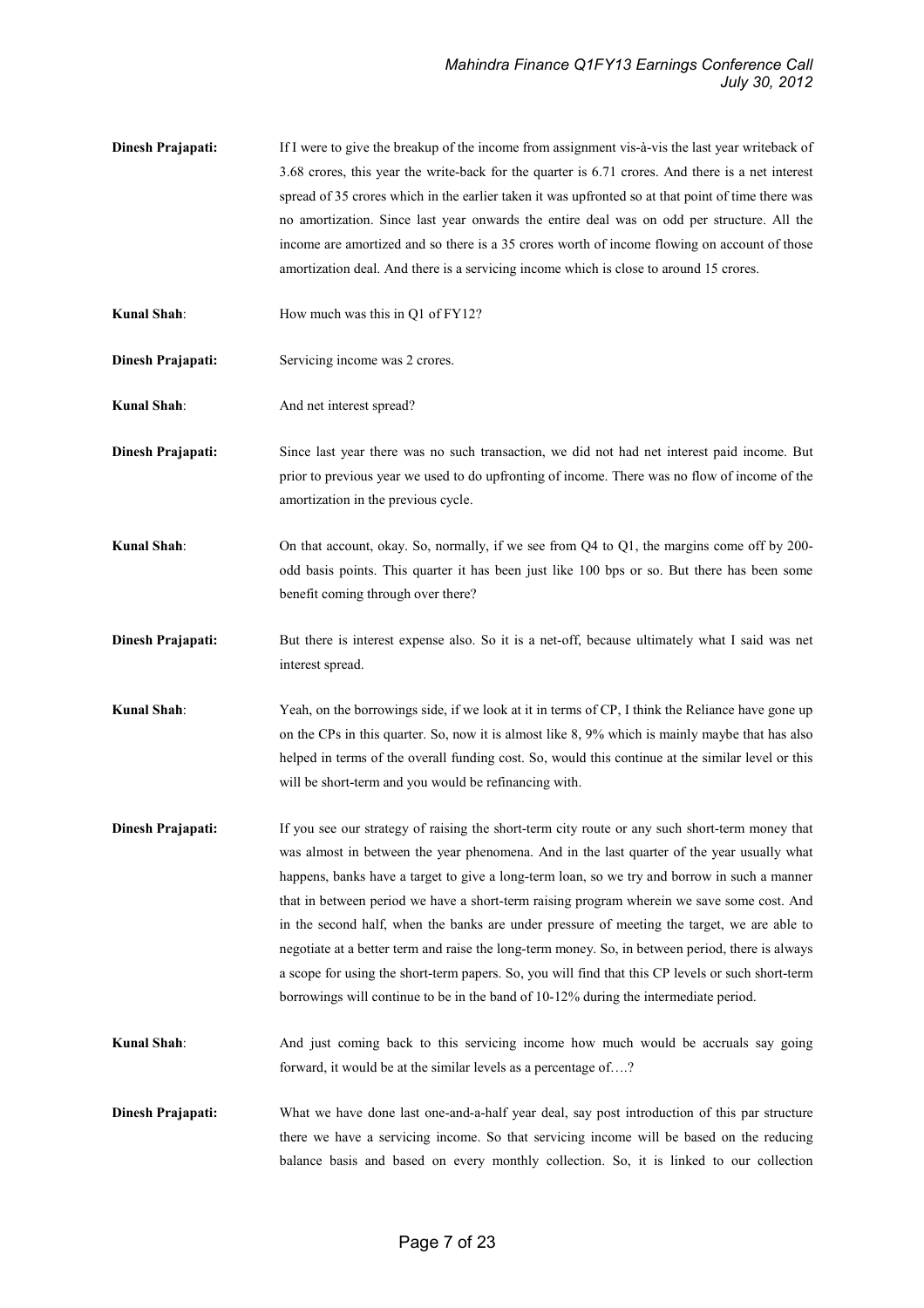efficiently and so one can assume that it will be on a reducing balance based on whatever is outstanding recoverable value of the securitization deals.

- Kunal Shah: And so this 35 crores of net interest spreads would be steady and servicing income would be on a written-down basis based on the recovery?
- Dinesh Prajapati: Correct.

Kunal Shah: And what would be the overall growth guidance in terms of AUM in this environment

- Dinesh Prajapati: As we have been saying that, as Mr. Iyer, in fact, in his speech has already commented that, disbursements growth in the band of 25-30% should not be a big challenge so we continue to believe that should be our driving force going forward
- Kunal Shah: Any impact on say, Car financing which we had seen because of this Maruti, you have been the biggest financier over there as well, so anything this entire Manesar plant is that impacting the financing for us? Would that have any impact in terms of the disbursement growth as far as Car segment is concerned?
- **Dinesh Prajapati:** As far as we have seen in the last quarter we have not yet seen such type of pressure on the Car segment in our space where we occupy. However, as Mr. Iyer said that dealers are already holding on roughly 45 days stock and there is a hope that this issue is addressed by Maruti before that time. Nevertheless, since we have a presence with all the manufacturers doing a business in those geographies and now with our multi-product strategy, we believe that even if there is a space created because of one manufacturer is not able to supply the enough assets, maybe some other manufacturer is able to take the market share. To an extent, it should address this type of challenges.
- Kunal Shah: How much would be Maruti overall cars...?
- Dinesh Prajapati: As of now I think around 65% of our volume, Cars volume is Maruti assets of the Car portfolio.
- Moderator: Thank you. The next question is from the line of Parag Jariwala from Macquarie Securities. Please go ahead.
- Suresh: This is Suresh here. Just a few quick questions. One thing is on the growth. I mean, I know that you are still pretty bullish but clearly the industry figure suggest a completely different scenario. So, is growth now more a function of capturing of market share or rather a combination of both market share as well as penetration that is one question? And secondly, on the regulatory front, moving from 180 days to 90 days, can you quantify what could be the impact? I agree the losses would not change, but initial transition what could be the impact and if you were to align with RBI norms, all the provisioning? And just wanted a more clarity specifically on that front, because what we are hearing is if we move from 180 days to 90 days generally, a lot of people fear that since the repayment cycle has shortened, many people might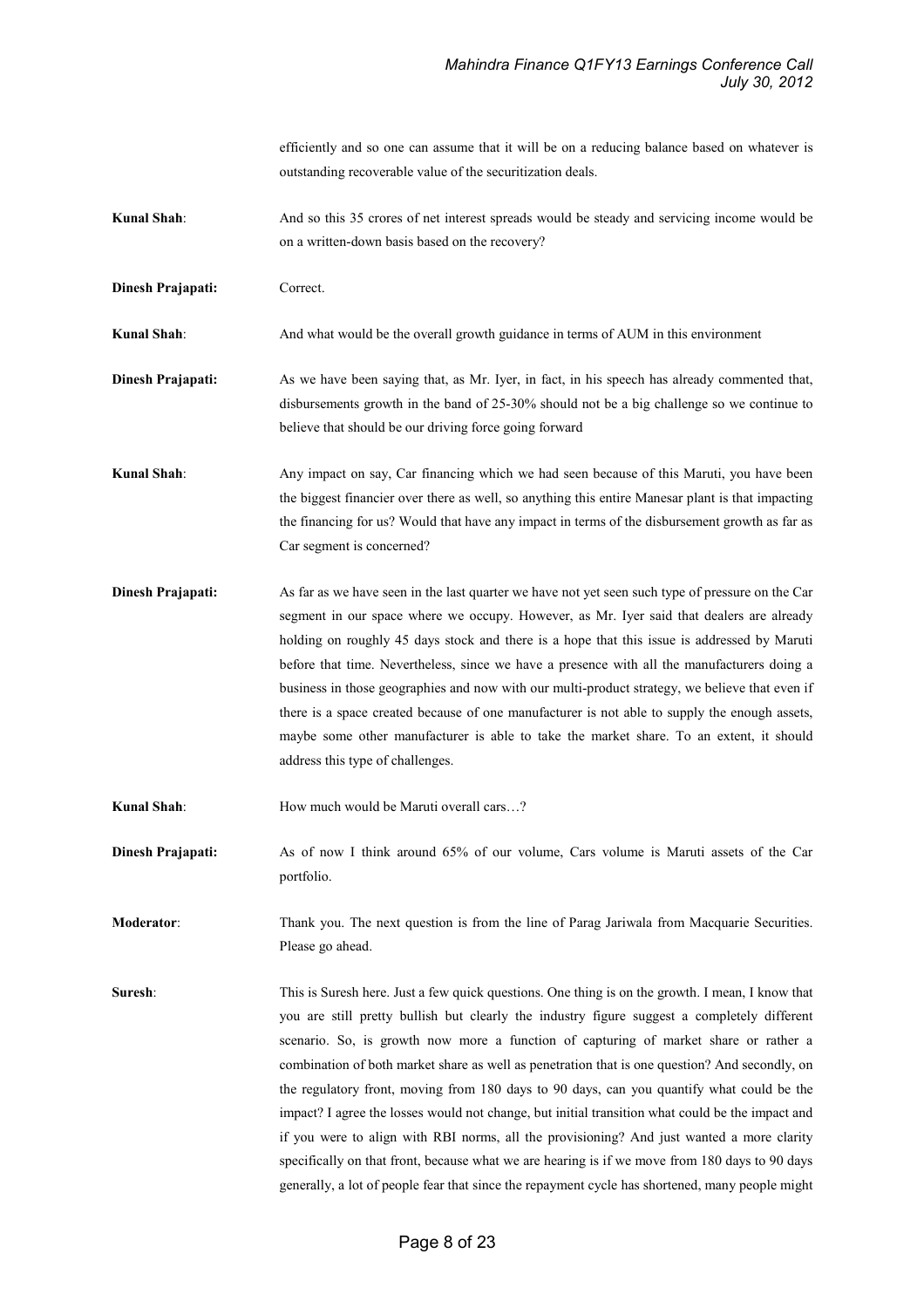shift business to money lenders or private financiers, thereby creating quite a lot of issues. So wanted your perspective on that?

Dinesh Prajapati: As far as the growth strategy is concerned, as Mr. Iyer had given in his speech that our strategy continues to be multi-product and further penetrating in the geography. So it is more of a market expansion which will be a larger pie of the growth strategy along with the new product vertical which we have been getting into, that is the space of Commercial Vehicles, Construction Equipment, used vehicles space, which is going to grow faster than the overall industry space. Secondly, as a finance company, we also get a benefit of the value increase because almost all the manufacturer vehicles price have gone up by 6-8% in the last few months, post announcement of the budget. So, there are three reasons for our growth strategy continues to be in this bandwidth. One, as I said, penetration strategy. Second is more product which we are adding into. Thirdly, because of the price increase we get a value benefit of it. That is one. Now, coming back to your second point, wherein you said that what impact it will have on account of 90-day dpd, we had said that as of March, we had the NPA would have been recognized on 90-day basis. Our gross NPA would have moved up by 200 basis points. So, currently, I would say, we are following 150-day instead of 180-day as it is based on the RBI norm. So, effectively, since the first quarter our usually the NPA levels move up on a YoY basis. We believe that one can assume that it will go up by around 150-200 basis points band on a gross basis which means that around 250-300 crores worth of value of the gross exposure will go up, on which effectively on a start scale of 10-15% bracket as and when RBI announces the percentage provisioning requirement, one can assume that P&L charge will be in the band of 30-40 crores, net of tax will be again 25-odd crores. So, effectively, I do not see even on technical ground or accounting ground, it is having a bigger impact to a company like us…. Suresh: Just to clarify, 250 crores to 300 crores is the one-time transition from 180-day to 90-day and 25 crores is because of 10% going to 15%, right? Dinesh Prajapati: Yeah, you will have to provide charge on it, so obviously.... Suresh: That is right, okay. So there are two impacts. Total impact will be 325, 25 crores per quarter basically?

Dinesh Prajapati: No, you are not getting, because gross exposure or into that category will be 250 or 300 crores, for that I have to provide a charge to P&L of 10% or 15%. So, on the absolute value of gross exposure, you do not provide 100%. And to your point, since it is this 90-day norm, it is just a recognition norm on accounting entry basis. It does not really come into a short-term bucket. So, there is no reason why it should become a attractive proposition for the money lenders of such type of lending community. And loan continues to be a long-term three year or four year paper.

Suresh: This 20 basis points margin compression which Ravi had guided, it incorporates all the norms, right, priority sector norms changing or whatever is the revise got released and the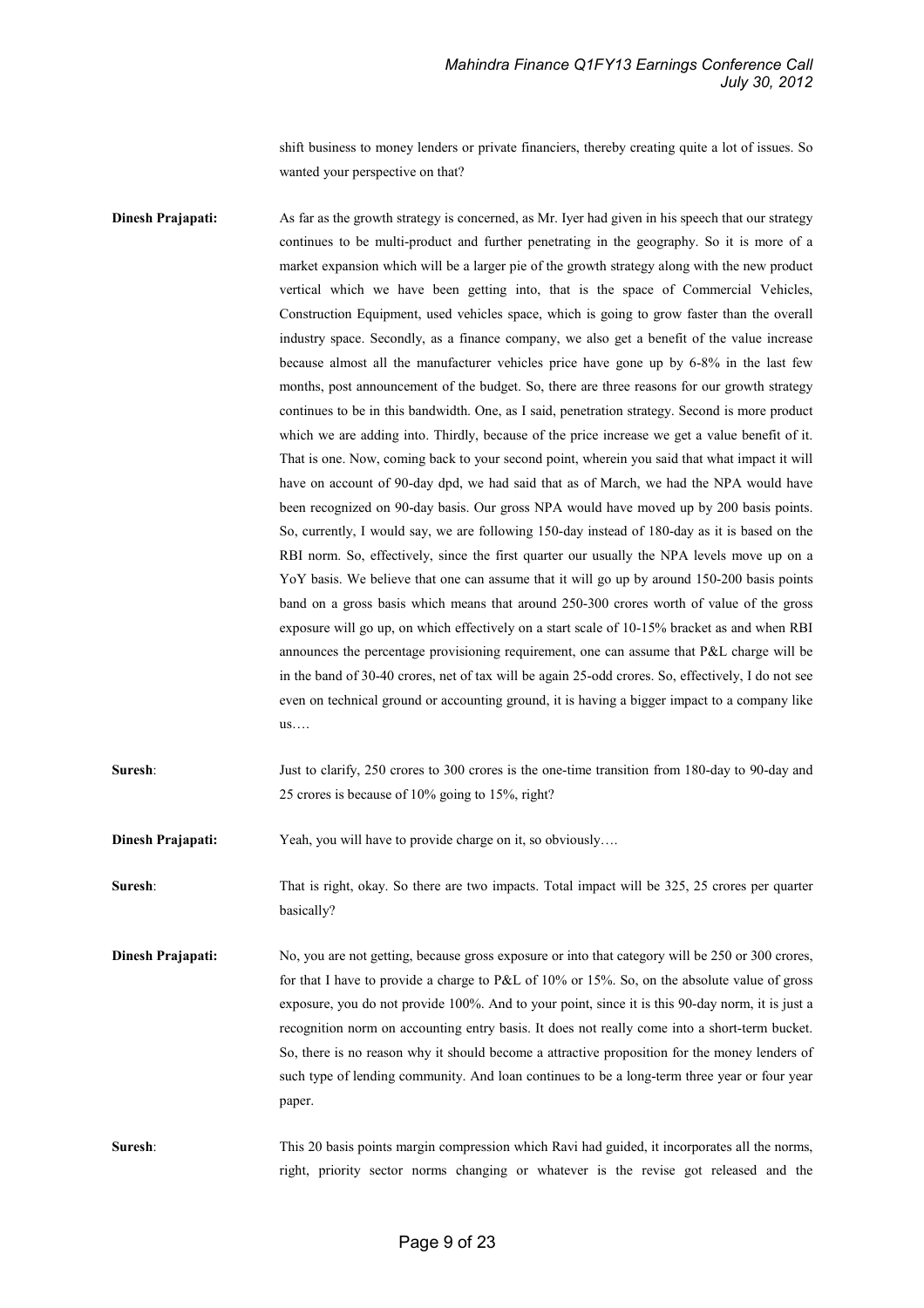securitization norms, all those things put together at best your margins will go down by 20 basis points, right? Dinesh Prajapati: Correct. Moderator: Thank you. The next question is from the line of Hiren Dasani from Goldman Sachs Asset Management. Please go ahead. Hiren Dasani: You said 35 crores is the net impact of the securitization spread, right? Dinesh Prajapati: Net interest spread. Hiren Dasani: 15 crores is the collections? **Dinesh Prajapati:** Servicing income. Hiren Dasani: Servicing income, collection fee. And 6.7 crores is the ..... Dinesh Prajapati: write back of the earlier deals which we have matured in this quarter. Hiren Dasani: That is the reversal of the provision? Dinesh Prajapati: Correct. Hiren Dasani: Cumulatively about 56.7 crores impact and is this entirely into the income from operations....? Dinesh Prajapati: Yes, because ultimately it is amortization of income. Since earlier we used to upfront, now since it is no upfronting, whatever transaction we had entered last year, we had done 1400 crores worth of sell-down last year whole year, for which we had done at par transaction and so income flowing from those transactions is amortized over a period of the contract, 36 months or 48 months. So every month whatever is the income flowing is coming as income from operations. And whatever discounting charges we pay to the bank will be netted off against that and net interest spread is booked as income to us. Hiren Dasani: This would be typically what kind of spread in percentage terms? Dinesh Prajapati: Roughly, because our lending rate which we have seen in our presentation also, weighted average landing rate is in the band of 18-20% and discounting rate to the bank is in the band of 10-10.25, so difference will be that. Hiren Dasani: And how do you propose to do this after this 8% spread is imposed by the new guideline? Dinesh Prajapati: Because of the new guideline, as we have stated in our presentation, if we go through the securitization route, then eventually what will happen since this product will qualify as an investment product in a bank, the base rate is not applicable. So, we will try and see whether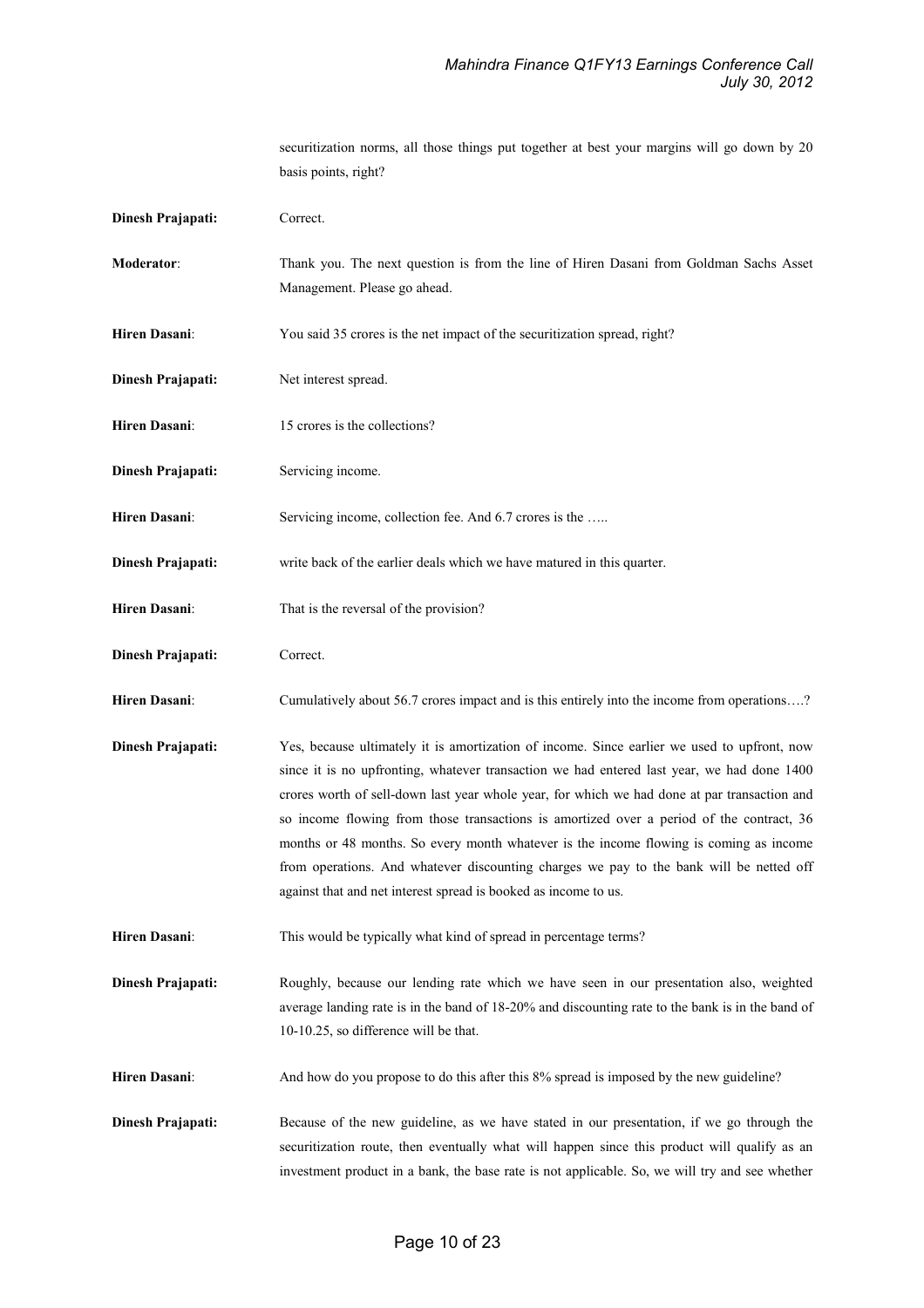the servicing income and all put together is factored in our or our recovery cost is factored in our pricing. So, accordingly, we will try to use that discounting rate at a lower end and then amortize income whatever is... Since the RBI has now in the PSL requirement put a cap of 18%, so we will filter the assets or the contract which qualify as per those 8% spread and sell only those assets.

Hiren Dasani: Or you can also charge the collection fee separately, right?

Dinesh Prajapati: Yeah, collections fees can be charged separately, but anyway as far as the lending rate to the end customer is concerned, we cannot anyway go beyond 8% spread.

Hiren Dasani: 8% over base rate?

Dinesh Prajapati: Correct.

Hiren Dasani: Lastly, there seems to be some reclassification in terms of the disbursements breakup which you provide for the year….?

Dinesh Prajapati: Slight reclassification. What we used to do is that in Car and other if you note that there was a Car and others breakup. So, we used to classify certain non-Mahindra UV into this bracket and so now we try to club all UVs into one bracket, all tractors into one bracket, so that is what it is

Moderator: Thank you. The next question is from the line of Srinivas Rao from Deutsche Bank. Please go ahead.

Srinivas Rao: My question is on the others in the balance sheet. Firstly, given the growth rates which you have talked about in the disbursements, at least the outlook for the particular segment starting from Tractors which probably will be 7% or less, CVs again very, very minimal this year, and Cars of course, overall growth rate is low plus we have the Maruti issue. Can you talk about how you can guess those kind of disbursement rates unless you are telling that the pricing on the products have increased or will increase over the next 12 months? Is that the view?

Ramesh Iyer: First is, I think we all should understand we are adding more products to our portfolio. We were very large Maruti-based, now, we are doing Hyundai, we are doing Ford, we are doing Toyota, all the cars we are doing. Because they are all looking at addressing this market for their own growth. So, one is clearly from that angle we are getting more products to participate in. Second is we have had that direct marketing initiative vertical which we have started where we have put in our separate team which goes to the existing customers and through them gets more business to be done, not the same customers, but through them referred customers we do more business and that actually increases our market share. If you look at non-Mahindra segment, our market share is pretty small market share because we are a new entrant in the market. So, we are visualizing very clearly a growth in market share in each of those segments even for that matter, when you talk of Commercial Vehicles we are not a significant player where the volumes of the market starts impacting us. We are 3, 4% market share player, so we expect our market share to grow from here to may be from 3% to 7% level and which is why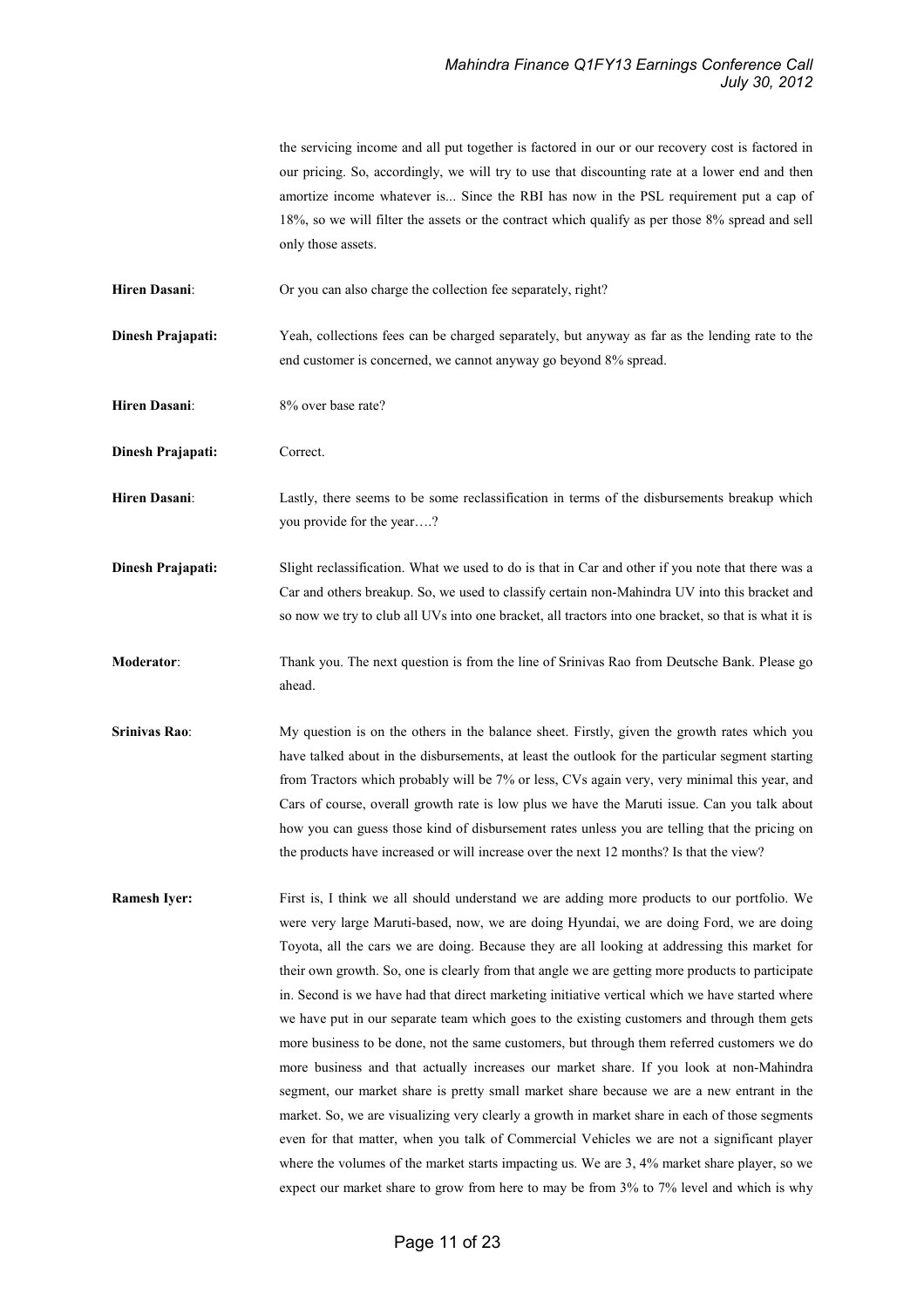we are talking of growth story. And on the Tractors front again, we were not doing as much as non-Mahindra Tractors and now we have got into even doing that in some small number from our direct marketing initiative. So, I think new products added, little market share increased, both in existing products as well as the product line in which we have a low base and you yourselves talked about a little price increase possibility which is about 7-8% price increase one is expecting and our direct marketing initiatives where we are now raising about 15-20% of the volumes come from our direct initiative. So, we add volume to a dealer point rather than just depending on the dealer to be able to sell for the vehicles. All this together is where our confidence to grow our disbursements numbers up.

- Srinivas Rao: On (Inaudible) 33:47 note, are you seeing any slippages or stresses building up in your Commercial Vehicles and for Construction Equipment portfolio in terms of payment tenure, getting elongated…..?
- Ramesh Iyer: It is important to look at Commercial Vehicles as I said in the initial address on an application basis. So, the fleet operators normally are the ones who immediately get impacted whenever there is some slowdown. Not because they do not have the money to pay but it is just that the overall cycle goes slow for them. As far as the single truck operator, two truck operators are concerned, they are people who adapts with operators and therefore they get their operating cost coming in every month basis. So, we have yet not seen that kind of an impact yet. The second is, not all Commercial Vehicles are impacted already. The Bus segment is still doing well. Tipper segment in some of the geographies doing well. Definitely, Karnataka is a point where there are problems in terms of the Tipper application is concerned. So, it is not that the overall Commercial has gone slow or every application has gone slow. So, fortunately, that impact that we have not yet seen in terms of the slowness in Commercial Vehicles as it started impacting the collections as yet. And I think, fourth, very important thing is what is the LTV? Normally, when your LTV is very high, then the installments are also high and then once the collections start slipping it starts impacting the quality. But if the LTVs have been maintained at 70, 75% levels on an overall basis, one would not really overly worry on the cash flows being a little slow.
- Srinivas Rao: But would it be fair to say that at least at this stage it seems that compared to the demand cycle or the outlook of the demand cycle which we are seeing from the Automotive companies, the finance companies seem to be in a better shape with respect to their credit portfolio which is  $($ Inaudible) 35:56. ... go a long-time, right?
- **Ramesh Iyer:** No, what is important to understand is people who buy at this stage are real genuine users who have a need for the vehicles as against a buoyant time when people will buy and look for business. That is why the finance companies suffer a little less than the manufacturing company because the manufacturers will have to try and find even sales beyond genuine requirement.
- Moderator: Thank you. The next question is from the line of Rishendra Goswami from Locus Investments. Please go ahead.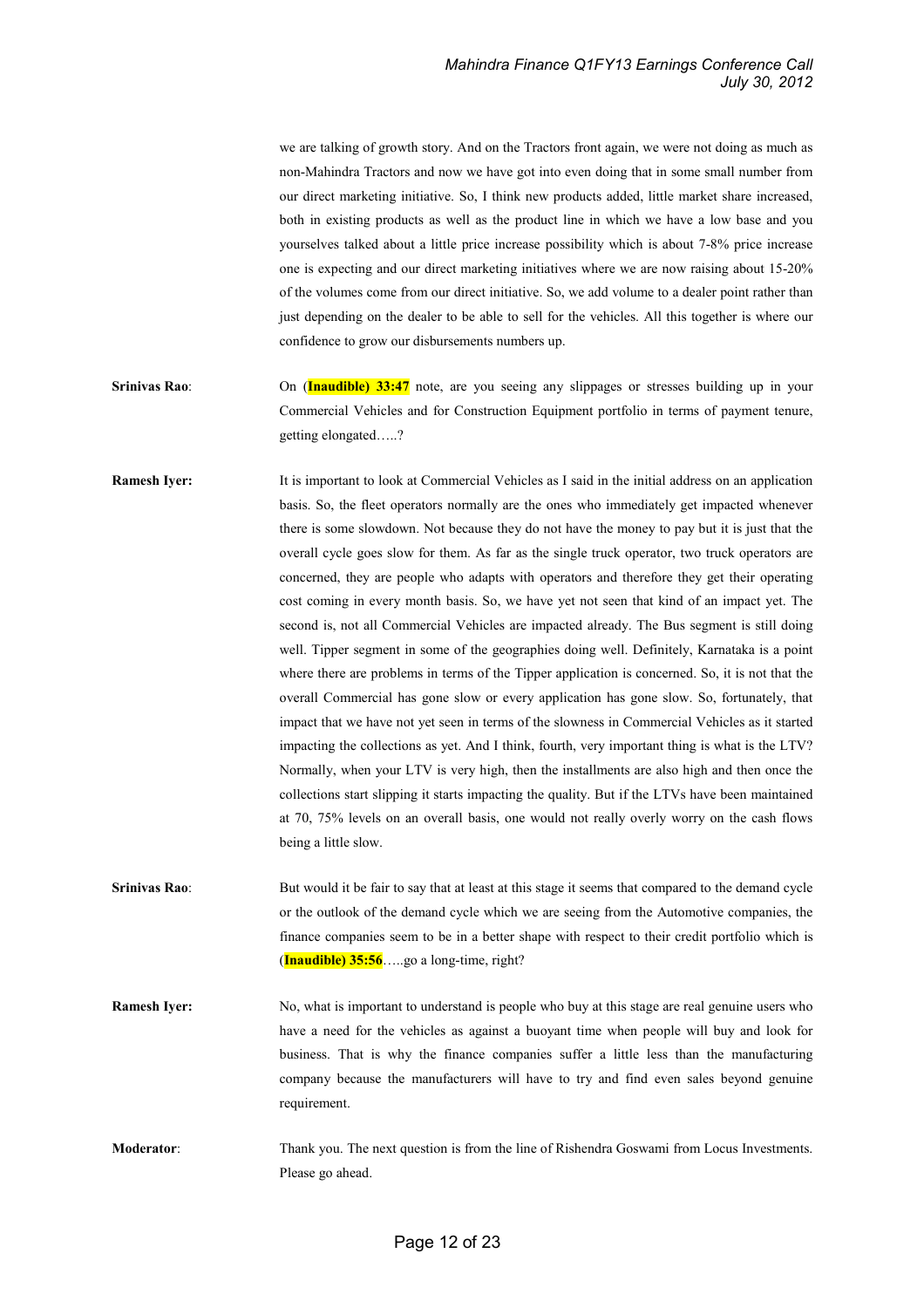- Rishendra Goswami: Just a couple of questions. You mentioned your strategy of going deeper into the market. So if you could just highlight a little bit in terms of branch reach or strategy going deeper into the rural market? And second, have all your branches broken even, are they all profitable or still some of them are ramping up?
- Ramesh Iyer: First is, when we talk of going more deeper, it only means that we are adding more branches to our existing numbers so as to be able to service customers better because we do not open a branch and look for customers. Actually, we already have a branch from where we cover a larger radius and then once we have enough clusters of customers in that area we go and open an additional branch there to be able to service them better. So, that is our strategy when we say we go deeper. And same is therefore the reason for not having a branch to wait to breakeven because they already start with certain opening balance. Therefore, most of our branches will already have a base number from which there is a generation of income and therefore the cost gets adequately absorbed and then they look for better collection efficiencies, they look for more business in that area based on potential and then they grow a profit. But that is not to mean that we will have no branch which make loss, there are certain areas in spite of having some opening balances if the potentials do not move in the same direction that we thought it would we may have some branches which then gets converted itself into only collection branches and no major business get done from those locations, otherwise, most of our branches would already start with a profitable base.
- Rishendra Goswami: So meaning this wherever you have branches, you probably penetrate deeper with the sales force in that region to generate more business?
- Ramesh Iyer: Exactly. Just to give you an example, let us say, Panvel, we have a branch or any location for that matter, from there we service about 80 Kms or so as a radius to cover customers in that area. Once find in that distances we have about 500, 700 customers and there is a potential to do about every month 40, 50 vehicles then a branch gets opened so that existing customers get service better and you do not miss out on the opportunity which is available.
- Rishendra Goswami: And currently most of the branches that you have are profitable, right, you are not waiting for ….?
- Ramesh Iyer: Yeah. I mean, excepting maybe the ones which would have been started let us say three months back, there is a infrastructure cost, because we do not own the place and then the furnitures, etc. get ridden off immediately, some vehicles get bought for that place, all that, but they would not be a loss situation, but they may not be as profitable as a matured branch.
- Rishendra Goswami: Just one more question on the market share, you highlighted a point that while you are taking market share, so when you say you are taking market share do you mean that you are taking it from some of the established players or is it just the market which is already expanding and you are capturing a portion of it….?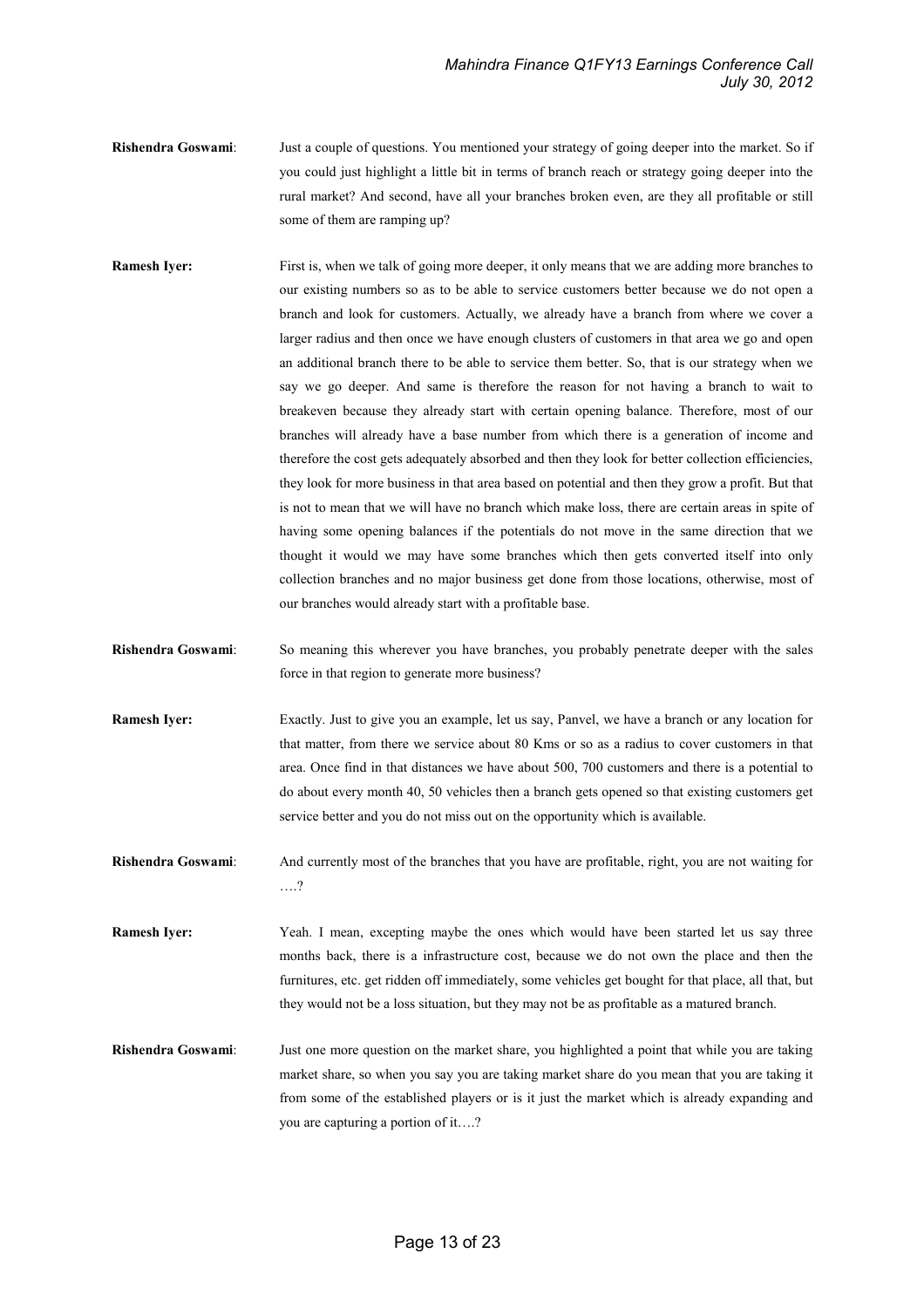- Ramesh Iyer: If typically, one would talk of taking away from somebody the swing is very large. Today, we are, let us say, Commercial Vehicles 3% market share. Suppose that becomes 4% it is very difficult to kind of make sense on are we taking away from somebody, it is just that you are faster than somebody you are faster than somebody, maybe teams are better than somebody at some stage or your existing customers is making a reference of another customer which you are able to convert faster. So, it is kind of too difficult to say, who is losing in the whole game, because 1% market share shift is difficult to identify who has lost actually. But that is large enough as far as we are concerned we look at it 125 branches or one branch of ours will do Commercial Vehicles. Even if we do two or three additional vehicles from each branch we talk of 300, 400 vehicles more which is 1% market share addition.
- Rishendra Goswami: In general, if you were to look at last three, four years, would you say that actually….
- Ramesh Iyer: If you have to look at a three-year, four-year horizon, I would think that the market share one would take away from a private bank and a nationalized bank. NBFCs will still find a way to hold, there will be very, very few little opportunities for a swing from NBFC A to B unless NBFCs stopped working in an area or shut the business or moved away from that product, etc.
- Rishendra Goswami: And just one last question on new securitization thing, if the assignment part of the business goes away, place by securitization or if that does not happen then what do you think would be the RoA impact on the overall business?
- Dinesh Prajapati: We had factored that supposedly the entire 10% what we are sourcing currently liability through this route if we assume that this liability is not going to be sourced through these routes, it will have on a margin basis 20 basis points impact which means eventually on a RoA basis, it will be hardly very small negligible value not even five basis points I believe.
- Moderator: Thank you. The next question is from the line of Nilanjan Karfa from BRICS Securities. Please go ahead.
- Nilanjan Karfa: Just one question more on the asset mix color, could you specify in terms of breaking the asset into geographic mix, for example, the top three states where Tractors was the highest let us say two years back to what it is today, correspondingly what does it look like for Tractors, Cars, CVs, etc.?
- **Dinesh Prajapati:** I would take up this specific data point. Probably you can send us a mail and Rakesh will write back to you, because this maybe a data point since you want a two-year back data of the…. but if you see up to last year Tractors portfolio we were only doing Mahindra & Mahindra tractor vehicles. In last year only through this direct marketing program we have initiated this non-Mahindra tractor profile. So, if one were to go by our presence in Mahindra market share of around 32, 33% one would say that our Tractor portfolio will be more or less in this area where Mahindra used to be larger. Like A.P. or south markets, Tamil Nadu and all that, from that point of view. And now slowly with this post-PTL acquisition, we also have presence in the U.P. and this type of belt where Swaraj brand is popular.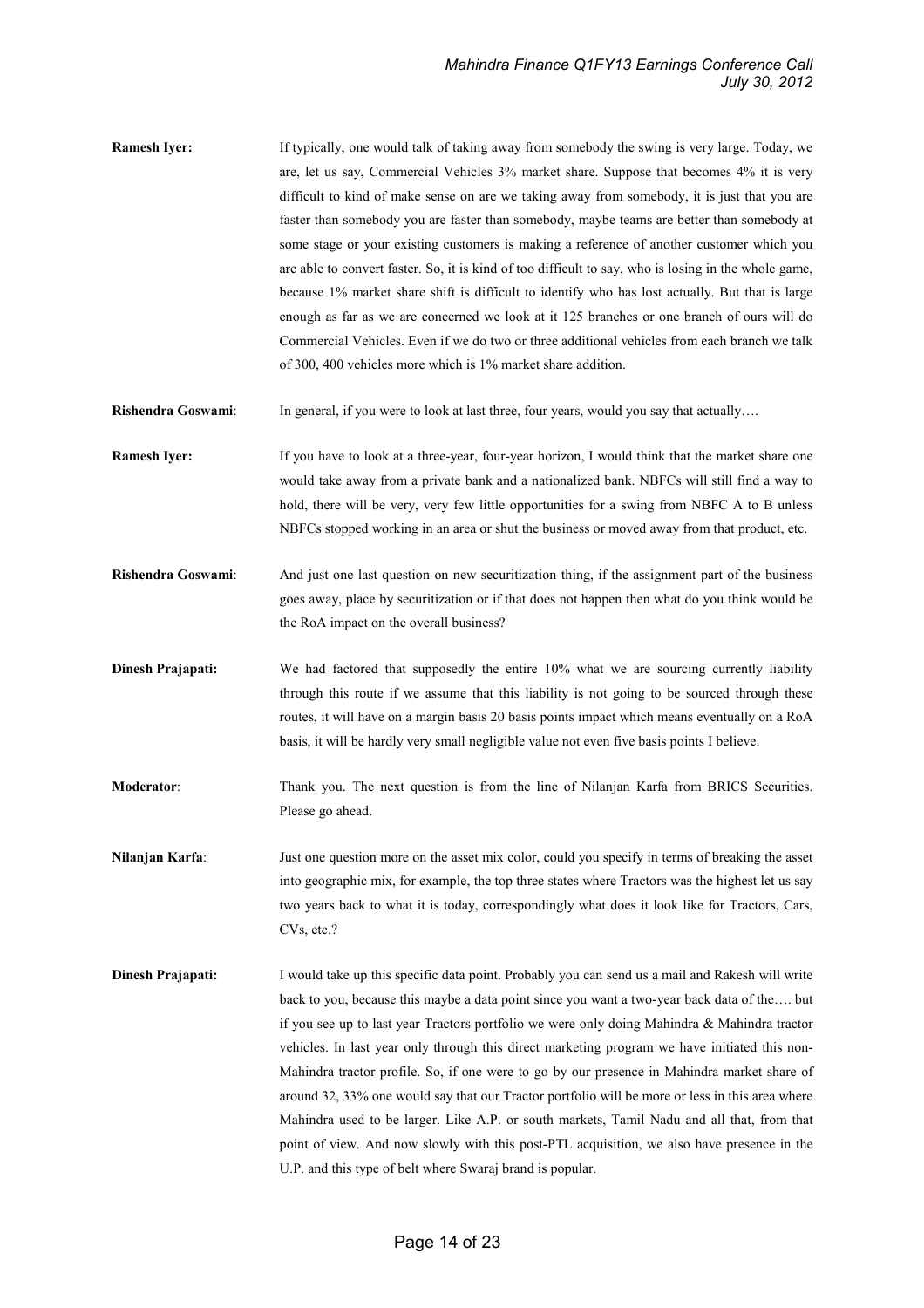Nilanjan Karfa: And similarly, if you can talk a little bit about UV market and the Refinance, because that is growing pretty sharply. Just a color on that also.

**Dinesh Prajapati:** Again, almost 85% of our UV portfolio will be Mahindra & Mahindra. And except for the urban assets like recently launched Mahindra SUV and Xylo where the number of vehicles which are sold in the urban market is higher than the rural and semi-urban space. Almost all other assets which are sold by the Mahindra, based on their presence in the respective geographies, we will have a more or less pretty much distributors presence in these markets. Similarly, on the front up if you see Mahindra's recent launch of Maxximo wherever they have launched we have a presence in those products cycle.

Nilanjan Karfa: So essentially what you are saying is, if I look at each individual product line, large portion is actually coming out from the southern states.

Dinesh Prajapati: For certain asset, definitely. Now but if you were to breakup the book of the company is concerned, it is not concentrated in one particular state or one particular geography. One would say if we divide internally our country into five different zones, that is south, west, central, east and the north, so based on that that bandwidth of our balance sheet mix is between 18% to 23%.

- Nilanjan Karfa: My reason for asking the question is related to what Mr. Iyer said earlier that during good times people tend to buy more than what they might do currently. The growth that has happened let us say two years back when the situation was not as bad as it is today, just trying to figure out given how the monsoons are looking across all the states, what kind of asset quality issues might crop up? I understand you have a good repossession, you have put in place post 2009, but just a color is what I am trying to figure out?
- Dinesh Prajapati: What happens is, as you are right, that supposingly assuming that in those point of time there was excessive buying, assuming that was the logical, but since our LTV has the tenor is very, very important parameter as Mr. Iyer was also speaking in his speech, that we have been always very, very clear that in this business model LTV is very important parameter so as the tenor. So, most of our asset has been in the three year bucket as far as the tenor is concerned. Similarly, LTVs in last two years has impact on the lower end of our business model. In fact, earlier to two year back, if I were to see the LTVs of the company, historically, up to '08, '09, we were having LTVs of a company in the band of 75 to 77%. Last couple of years, our LTVs has remained either 70% or less than 70%. So one would assume that even in those times when the market was going strong, our actual buyers interest or the interest participation by an investor was as high as 30% at the start of the contract and over a period last two years they would have definitely repaid a sizable value. So, their principle participation in the asset is in fact gone up, which helps us to mitigate the risk of any such eventuality by taking back the vehicles because his participation or his capital involved in the asset is higher in today cycle. So that is how we see that. The quality deterioration going forward may not be that big what we have seen in the earlier cycles.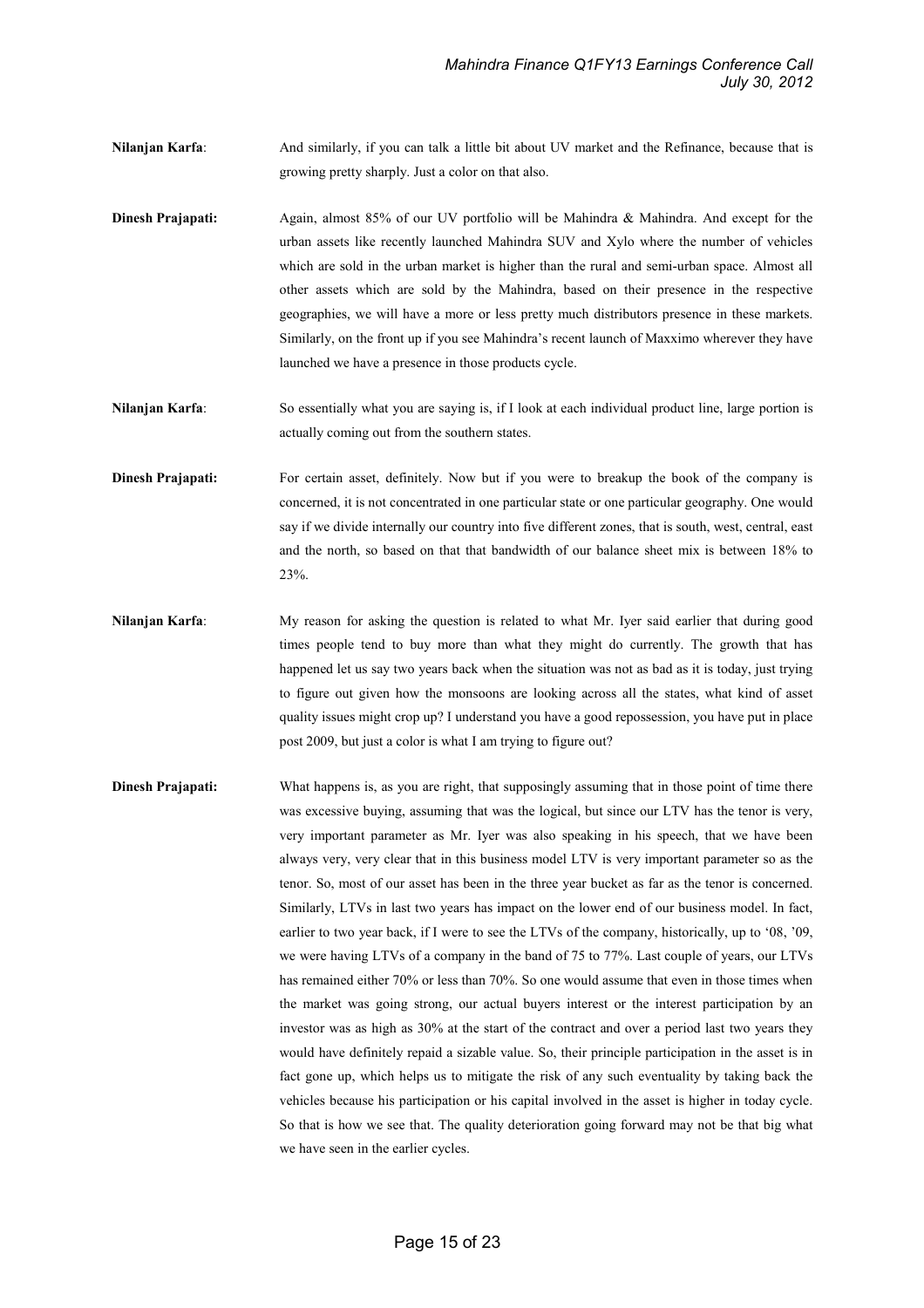- Nilanjan Karfa: One data point please, how many vehicles did we repossess this quarter and versus Q4 last year and Q1 last year?
- Dinesh Prajapati: Repossession, on an average we have been repossessing vehicles every month roughly around 700 to 800 vehicles a month, on an average last year we were repossessing something around 500-600 vehicles. Probably on the base basis, it will be more or less in the similar line.
- Nilanjan Karfa: If you are saying it was let us say 500-600 and now it is 700-800, is there an early indication of cash flow problem in this market?
- Dinesh Prajapati: It is a base effect. Let us assume that last year we were having a base of 7,00,000 plus live vehicles, today, we are having more than 11,00,000 live vehicles, so automatically on a base effect it will definitely go up.
- Moderator: Thank you. The next question is from the line of Anand Vasudevan from Franklin Templeton. Please go ahead.
- Anand Vasudevan: Just want to revisit that question on the impact of the 8% cap on securitized paper to be feasible for priority sector, what percentage of Tractors loan disbursals in FY12, could have been at rate higher than 8% spread?
- Dinesh Prajapati: 15-20%.
- Anand Vasudevan: Will you be able to structure origination fees so that the overall NPV of the price to the customers is not compromised?
- Dinesh Prajapati: Actually, the tenure also has got a role. If, for instance, someone takes the impact we have a one-year tractor loan where the rate is less than a car rate, I think we are charging something like 14, 15% or something like that. So, the two year is slightly more and three year is slightly higher as it progressively goes up to five years generally we give seven years, and then it will be say 20%. It is not necessary that we have to assign the portfolio of five years. So the limited number of five years which we do which is above 18% which we will not securitize. We will securitize the portfolio up to three years which is by and large in line with whatever RBI's prescribing.
- Anand Vasudevan: The other question is on capital raising plans. Currently, your Tier-1 is 14.7. And on a full year basis I think the consumption of capital has been little over 1%. At what point would you need to come to the market?
- **Dinesh Prajapati:** We have a quite good headroom in Tier-2 and we are able to access Tier-2. So far this year we have raised a very limited amount of 25 crores in tier 2. But there are enough enquiries. Any point of time we do not see any difficulty in picking up 10, 12 years tier 2 bonds. What is important is that if Usha Thorat Committee, nothing happens in that, we should be in a position to manage during the next one year with Tier-2 headroom, without any problem. But, if Usha Thorat Committee has implemented, that too in one go even the belief is that even if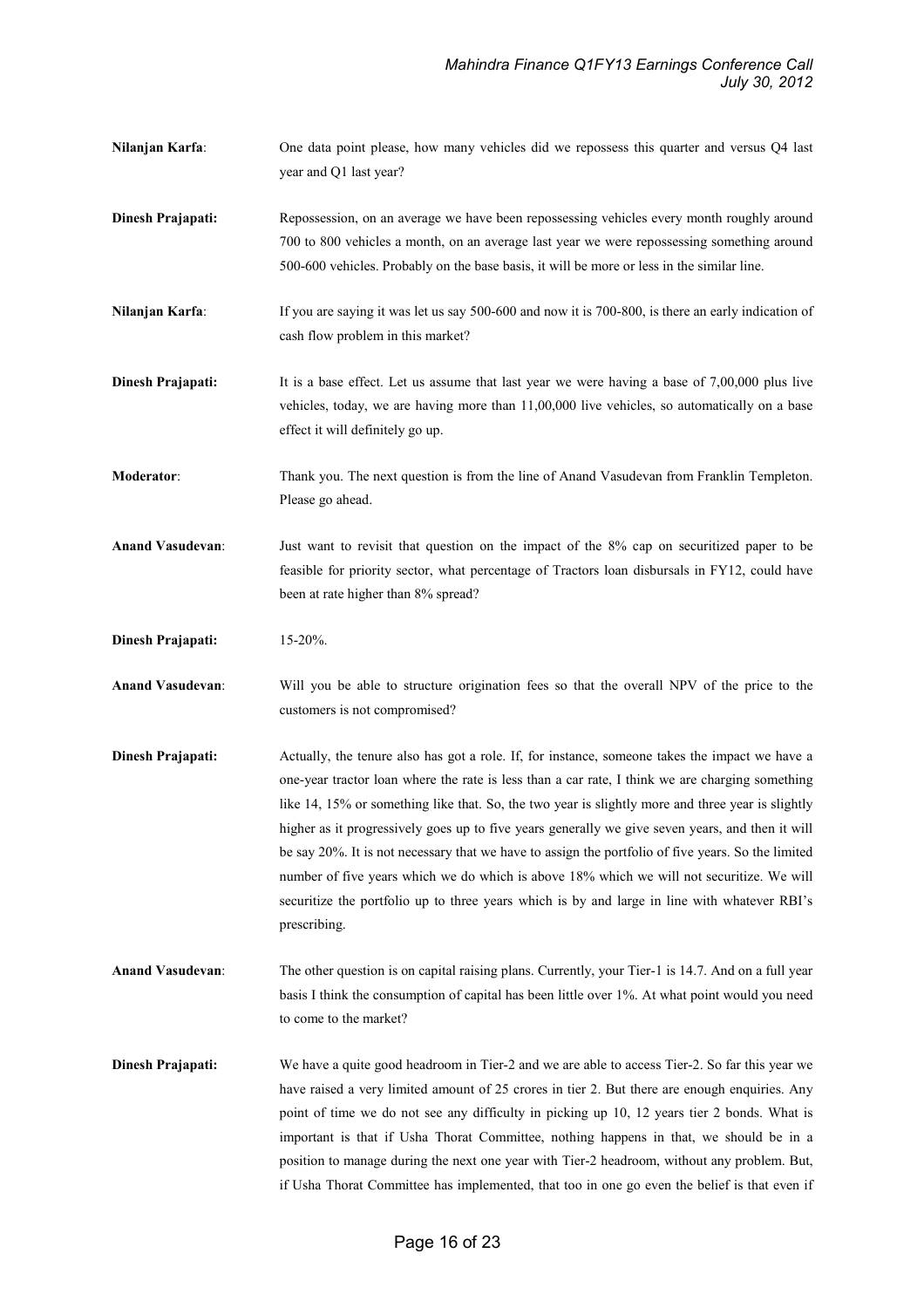|                        | Usha Thorat Committee has implemented it will be implemented in phases, they will not jump<br>from the present 7.5% Tier-1 to 12% tier-1 overnight. There is a thinking that it will be done<br>gradually if at all it is implemented also. And if it is implemented and that too implemented in<br>one go, then we can think of Tier-1, otherwise, at this point of time Tier-2 good demand is<br>there for our paper and we are able to access it quite easily at a very reasonable rate. So, on<br>capital adequacy, we do not have any difficulty or any worry. But, always one has to be<br>prepared for any favorable market, other than that there is no particular plan to go and taking<br>the capital as of today. |
|------------------------|------------------------------------------------------------------------------------------------------------------------------------------------------------------------------------------------------------------------------------------------------------------------------------------------------------------------------------------------------------------------------------------------------------------------------------------------------------------------------------------------------------------------------------------------------------------------------------------------------------------------------------------------------------------------------------------------------------------------------|
| Moderator:             | Thank you. The next question is from the line of Subramanian PS from Sundaram Mutual<br>Fund. Please go ahead.                                                                                                                                                                                                                                                                                                                                                                                                                                                                                                                                                                                                               |
| <b>Subramanian PS:</b> | A query was on your reported gross NPAs. Has there been a change in the way you recognized<br>gross NPA or are these numbers like-to-like comparison?                                                                                                                                                                                                                                                                                                                                                                                                                                                                                                                                                                        |
| Dinesh Prajapati:      | Like-to-like comparison. But, why did you get that feeling?                                                                                                                                                                                                                                                                                                                                                                                                                                                                                                                                                                                                                                                                  |
| <b>Subramanian PS:</b> | Because on a sequential basis, there seems to be higher than normal kind of increase in the<br>gross NPA numbers, so was just wondering whether this was a transition that you made to the<br>90-day?                                                                                                                                                                                                                                                                                                                                                                                                                                                                                                                        |
| Dinesh Prajapati:      | In personal loan and two-wheeler, we have not even 90, we have done 60-day.                                                                                                                                                                                                                                                                                                                                                                                                                                                                                                                                                                                                                                                  |
| <b>Subramanian PS:</b> | And what would that constitute as a percentage of the overall portfolio?                                                                                                                                                                                                                                                                                                                                                                                                                                                                                                                                                                                                                                                     |
| Dinesh Prajapati:      | This is more of absolute base effect and initially first quarter always goes up, since almost<br>asset base itself has gone up by almost 40%, so to that extent it is a reflection of that. That is<br>the reason why gross percentage basis it is lower.                                                                                                                                                                                                                                                                                                                                                                                                                                                                    |
| <b>Subramanian PS:</b> | Only the net NPA seems to have slightly gone up?                                                                                                                                                                                                                                                                                                                                                                                                                                                                                                                                                                                                                                                                             |
| Dinesh Prajapati:      | Again, it is more of a technical formula because as Mr. Iyer was speaking, our audit committee<br>has recommended certain ways by which we have an accelerated provisioning norm. It is not<br>based on coverage basis. So, as the asset moves into which bucket we will decide the coverage.                                                                                                                                                                                                                                                                                                                                                                                                                                |
| <b>Subramanian PS:</b> | Secondly, just wanted to check on another data point, your off-balance sheet AUM, is it 2500<br>crores?                                                                                                                                                                                                                                                                                                                                                                                                                                                                                                                                                                                                                      |
| Dinesh Prajapati:      | No, off-balance sheet is 1700 crores.                                                                                                                                                                                                                                                                                                                                                                                                                                                                                                                                                                                                                                                                                        |
| <b>Subramanian PS:</b> | And what was this number in Q4?                                                                                                                                                                                                                                                                                                                                                                                                                                                                                                                                                                                                                                                                                              |
| Dinesh Prajapati:      | Is there any other question? In the meanwhile, in a second we will give you that.                                                                                                                                                                                                                                                                                                                                                                                                                                                                                                                                                                                                                                            |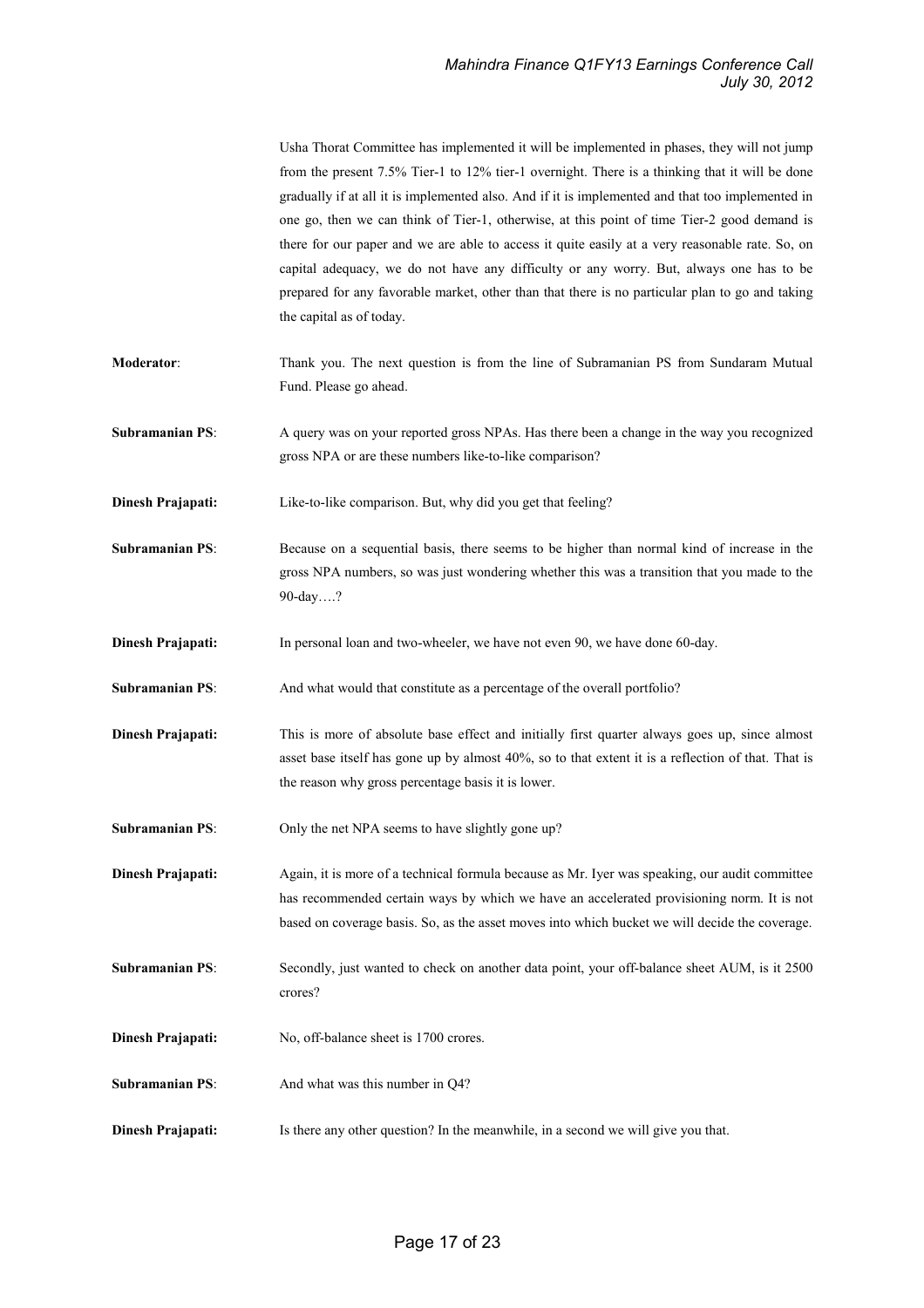Subramanian PS: Finally, my last question is on the growth outlook. Last two years we have seen growth for us driven by relatively new verticals, which is Cars and CVs. So, just wanted to understand from you on the Car side, if this Maruti supply thing does not pick up, you talked about alternate supplies to replace that, but do you see acceptability of these products in the rural market and if that does not happen what kind of growth do you think you would see in the Car segment? Also, on the CV segment, wanted to understand what is it that you are seeing on the ground, are people willing to add capacity even in areas where you are operating currently?

**Dinesh Prajapati:** In short, you are trying to say that in CVs since there is a slowdown how are you going to meet your targets. Basically, what we have understood and what we experience is that the fleet operators are going slow and an individual operator who normally attach to their vehicles to the fleet operators and there is we are able to find enough customers to sustain our growth. And as far as the Maruti cutting down the car sales or production one is that Maruti has clearly said that overall basis whatever maybe the numbers, their rural focus enough they are on public domain, you can just Google it, they are saying that this year they have gone up to 26% of their sales from rural India last year and this year they have in fact, I think in our own report we have mentioned somewhere and they want to take it further up. And so, whatever growth they are aiming, they are aiming from rural market and along with Maruti all other car companies like Hyundai and all are also targeting rural India. So, since we are more operating in rural India and we do not have much share from urban India because of our rate and we are not able to compete with the commercial banks. So, to maintain our growth, Maruti is a matured portfolio for us but the other portfolio, Hyundai, Tata, Toyota, Ford, GM and all other portfolio we are just about beginning. So, I do not see there is any issue as far as overall passenger car growth is concerned for us because on the overall situation Maruti maybe we are in a position to maintain about 10, 15% growth but all other portfolios are relatively new and most of these manufacturers are targeting rural India, assuming that they are able to meet their rural India target we should not have any problem. CV, I have explained, but we are also new in CV, last year only we have done in a major way. Major way means we have started in a major way, we have a negligible market share in CV. So, this year Mahindra is also expected to pick up their production in CV as well as Mahindra Finance base number being so low, on that very high percentages, we do not see much of a challenge even though CV market on the overall it is bit of a slowdown. So, our growth this year, as Mr. Ramesh Iyer in his opening remarks mentioned that since other than Maruti and Mahindra utility vehicles, we are beginning our expansion in all other products. So, our base is very, very small other than these two. So, to post a growth, for instance, secondhand vehicles, secondhand vehicles we have been doing 3,000 vehicles a month. So, if we want to take it to 5,000 or 6,000 vehicles on a market which is I do not know almost to million plus, on an overall basis this is nothing. What we are talking we maybe talking 30, 40% growth on our base but if you put it as a percentage of market share I do not think we are maybe 1, 2% maybe less 3% on a 2 million secondhand vehicles sale, we are talking of 3000 to 5000 a month which is 2000 vehicles additional.  $2000 \text{X}12=24000$ , say 25000. Where is 25000? Where is 2 million plus? So, everywhere our number looks more. When we say 25, 30% we are targeting growth or so far last four, five years we have been growing at 25, 30%, but if you were to put this as a number on the total market position, even Tractors, Tractors it is going to be 5, 8% growth, it is a flat market, how will you grow? But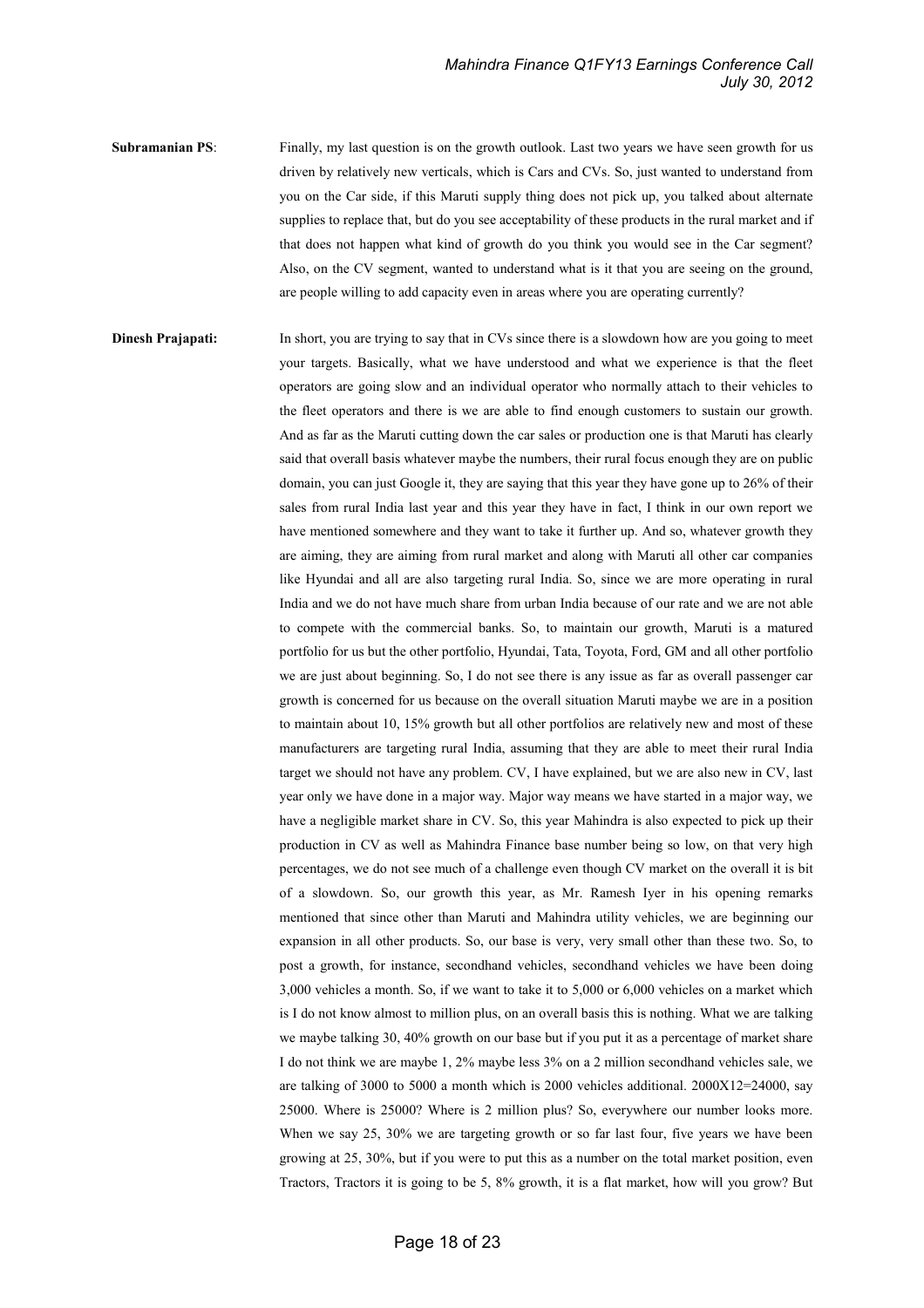|                        | there are a total number of Tractors sold in India are 610,000 or 615,000 vehicles being sold.<br>So, what we are financing is if you put as a percentage, today, we are financing 8,000 Tractors<br>per month; $8,000x12=96,000$ , say, 100,000 Tractors a month. Only 15, 16% market share we<br>have. If we want to increase it to another 2, 3%, assuming zero growth in that total 615,000 it<br>is not very difficult. Everywhere instead of seeing it as our growth what is the percentage if we<br>make it as an absolute number and then see whether that is possible or not, and we are able to<br>see it is possible.                                                                                                                                                                    |
|------------------------|-----------------------------------------------------------------------------------------------------------------------------------------------------------------------------------------------------------------------------------------------------------------------------------------------------------------------------------------------------------------------------------------------------------------------------------------------------------------------------------------------------------------------------------------------------------------------------------------------------------------------------------------------------------------------------------------------------------------------------------------------------------------------------------------------------|
| <b>Subramanian PS:</b> | One final question if I may, could you just give me the breakup of the salaried versus non-<br>salaries in your Car portfolio, what would it be look like approximately?                                                                                                                                                                                                                                                                                                                                                                                                                                                                                                                                                                                                                            |
| Dinesh Prajapati:      | My immediate reaction to it, it will be a little low because I do not have in front of me, we will<br>come back to you. And your question on the AUM, our off balance sheet item as of March was<br>2081 crores, as of June it is 1766 crores, about 200 crores less.                                                                                                                                                                                                                                                                                                                                                                                                                                                                                                                               |
| Moderator:             | Thank you. The next question is from the line of Umang Shah from Motilal Oswal Securities.<br>Please go ahead.                                                                                                                                                                                                                                                                                                                                                                                                                                                                                                                                                                                                                                                                                      |
| <b>Umang Shah:</b>     | Two-Wheelers and the Personal Loan portfolio, in absolute amount what would be the amount<br>individually for these two segments?                                                                                                                                                                                                                                                                                                                                                                                                                                                                                                                                                                                                                                                                   |
| Dinesh Prajapati:      | As of June, outstanding was around 60 crores in two-wheelers and personal loan put together.                                                                                                                                                                                                                                                                                                                                                                                                                                                                                                                                                                                                                                                                                                        |
| <b>Umang Shah:</b>     | And as you mentioned, what would be the amount of this which has fallen into the NPA<br>category or is it that we have just made excess provision?                                                                                                                                                                                                                                                                                                                                                                                                                                                                                                                                                                                                                                                  |
| Dinesh Prajapati:      | Nothing has fallen into the NPA category. We have just been aggressive. We just took<br>artificial cut off that 60 days and above we will provide, that is all. We in fact one of our best<br>performing portfolio is Two-Wheelers and Personal Loans. We are only saying that when<br>economy slows down it is unsecured loan which will get affected first. Today, we just felt that<br>okay, what is that when economy is not doing well, what type of internal control measures we<br>have to look into. This is one such measure.                                                                                                                                                                                                                                                              |
| <b>Umang Shah:</b>     | Sir, second question is regarding OPEX, as you have been guiding, we have seen quite good<br>control in terms of OPEX, but going forward do we have any further headroom to cut it or it<br>stabilizes at current level or how do we see it going forward?                                                                                                                                                                                                                                                                                                                                                                                                                                                                                                                                          |
| Dinesh Prajapati:      | For a rural type of companies like us normally, for overheads will be between 3 and 4% of the<br>asset. So, when it is very, very efficiently managed, you can work at around 3% and when you<br>are a bit liberal and market is very good and you are able to afford it, it will go up to 4%. So<br>now the market is tightening, so we will also tighten our belt, so that is one reason why it will<br>come down. The second reason is that slowly in our portfolio certain products like Commercial<br>Vehicles, Car, where customers will give post-dated cheques and ECS type of repayment<br>method. You need not really go to their doorstep and everyday remind them, etc. So, these are<br>some of the structural changes which is taking place which will also to some extent reduce the |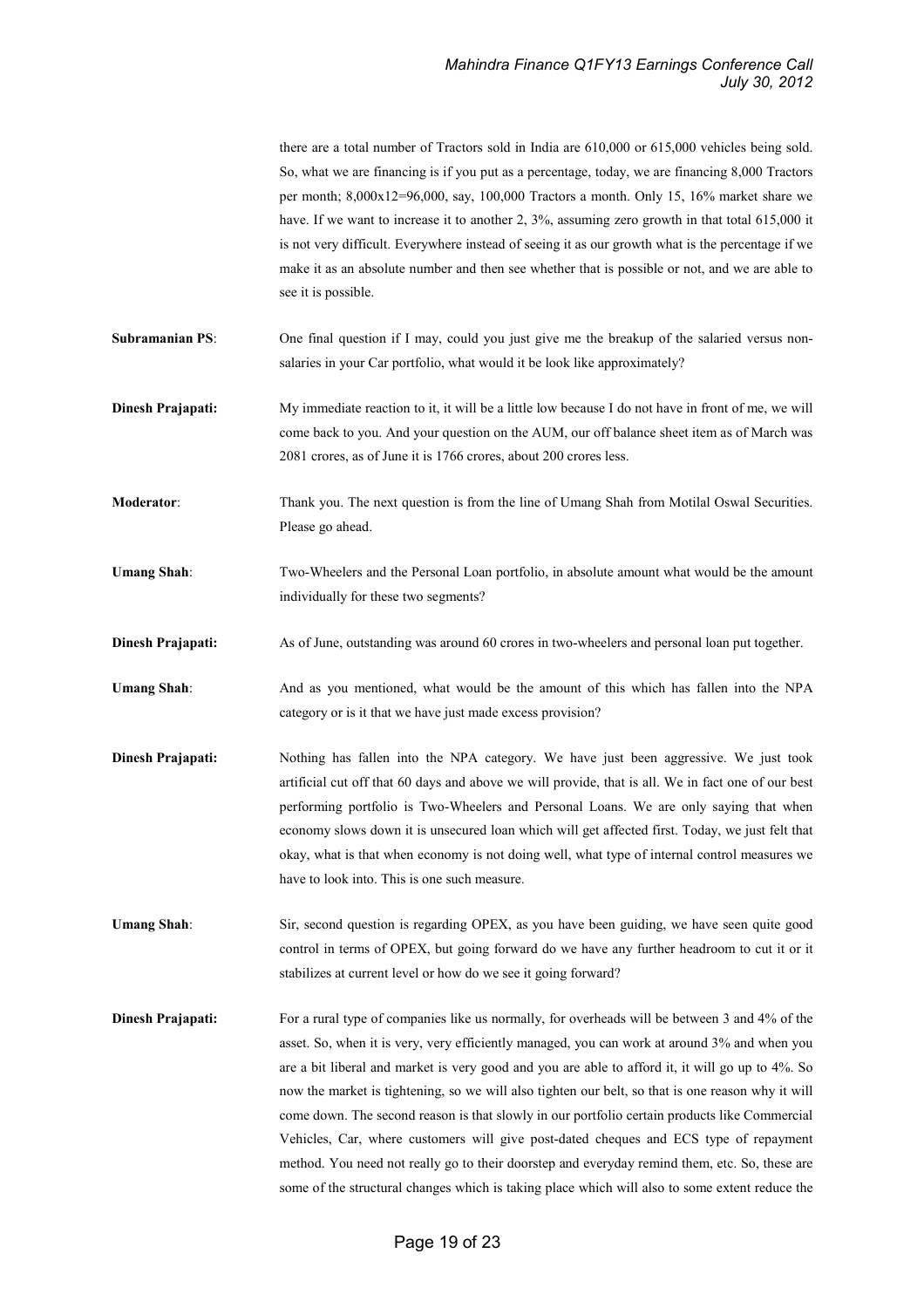overheads. And because the market condition we will also be aware of the cost consciousness so that will also help us to reduce something. So that is why I said it will always between the three and four. With all these things, we will aim towards three, but we cannot achieve three exactly, but today we are in 3.7, maybe 3.5 or something like that, another 15, 20 basis points is what we hope to….

Umang Shah: And what would be the proportion of cash collections and how would it be better or worse compared to 12 month period back?

Dinesh Prajapati: Cash collections means in terms of correction efficiency you are asking?

- Umang Shah: No, I mean, total cash collections would be what proportion?
- Dinesh Prajapati: That overall cash collection has come down. As I told you, some of the Commercial Vehicles fellow will give check to you, many car people will give ECS and cheque to you. So, the overall percentage has come down. It used to be very, very high at 90 plus. Now, I think it will be between 60 and 70.
- Umang Shah: And just lastly, what would be our overall portfolio LTV and segment wise LTV?
- **Dinesh Prajapati:** Overall LTV is around 70% and again, I will be able to give you incremental book LTV for the quarter. Auto is 70, that is when I say, Auto is UV, then your Commercial Vehicles is around 84%, your car is around close to 68%, then your Tractor is around 70%, Used Vehicles is around 65%.
- Umang Shah: One just last thing, you already mentioned that you do not have a particular benchmark, I mean for provision coverage it typically depends on which asset moved into which NPA bucket per se but internally do you have overall provision coverage target beyond which you may not allow it to fall like currently we are at 70%, so do you have any internal target beyond which you feel it should not be falling?
- **Dinesh Prajapati:** No, we do not have that type of a target. Since we are an asset finance company, what we always look at it is that what that asset cover we have is. Suppose, our asset cover is weakening, then we will look at how to cover the asset, but that will be contract-by-contract. Suppose, there are some assets which are abused it does not have any market value, we will, for instance, for contract when the customer has not started even one installment repayment we specifically provide for such contract, if contract where something is pre-closed, and assets are about to be sold so we take a mark down of the assets to be sold. Again and again, our provisions are linked to the asset coverage. And one is that the provision will be determined by Reserve Bank of India in terms of bucket movement if it is in the first year bucket, it will be 10%, between 12 and 24 months it is 50%, beyond 24 months it is 100%. This is on the basis of time. As asset moves into a different time zone it will command more provision. The other one is that what is the quality of the assets? If the asset cover which is there for us the quality is abused, not available, not ratable or if the customer has already surrendered is about to be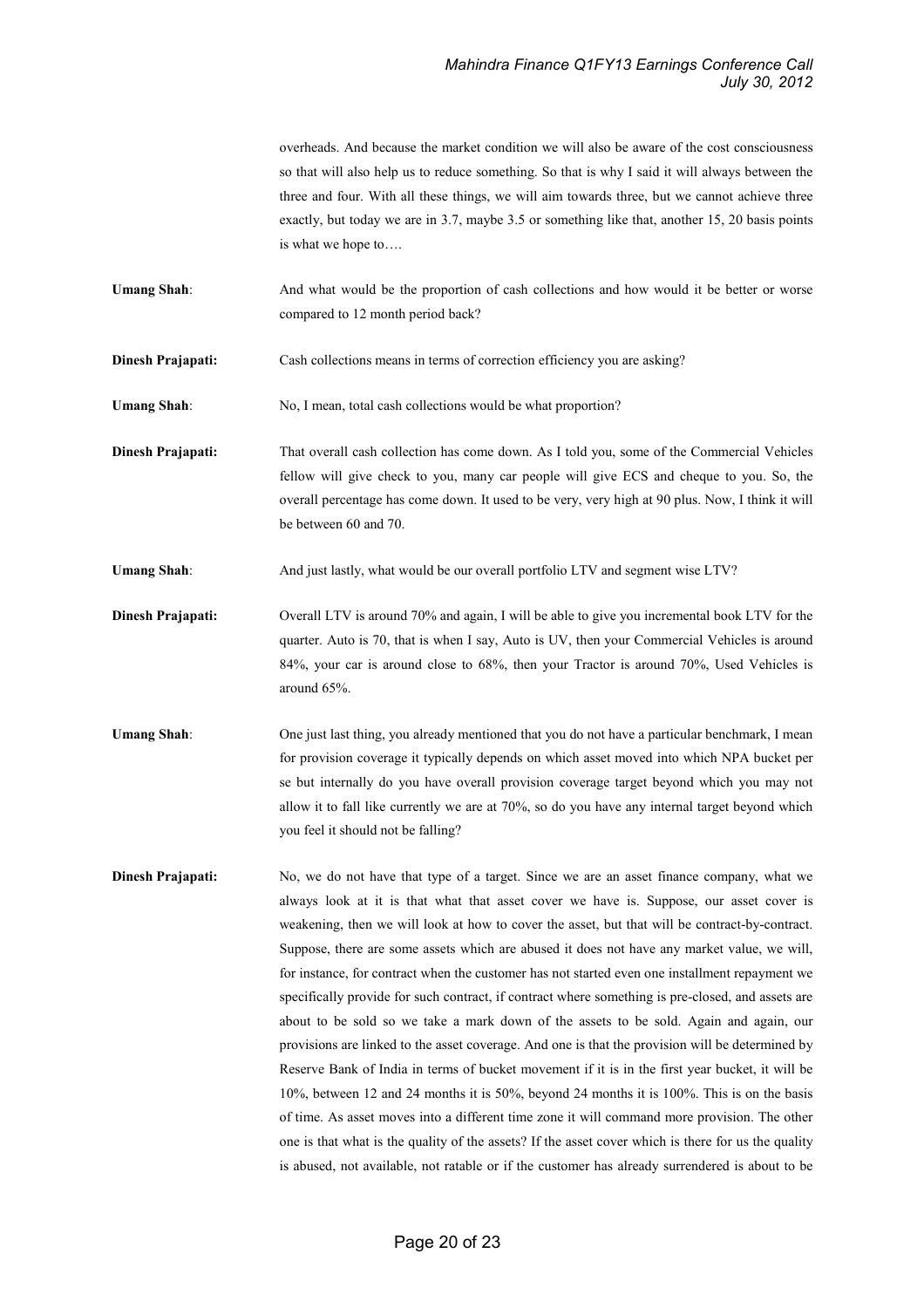sold for some reasons, so all those things individually the call is. There it is an individual assessment, nothing to do on a collective basis.

Moderator: Thank you. The next question is from the line of Jyoti Kumar from Spark Capital. Please go ahead.

Ganeshram: This is Ganeshram here. I have a couple of questions. One is, you explained the impact of the 180-day income recognition, moving to 90-day impact of that on NPA. Could you also give me what is the sense of the impact on margins because you will have no approvals for the 60 day period and also you will have no penal interest on the delayed payments. So, could you give us a sense of that please?

- **Dinesh Prajapati:** As far as when I said that the particular item will move from 150 days what we are currently recognizing to 90-day the 200 basis points increase in the gross and I said that 20 basis points roughly around on that basis 10-15% whichever RBI says the percentage that we have to provide for the initial contract getting into, the 10-15% coverage of what we say, 25 or 30 crores it will come will include even the income reversal piece on it. Because effectively on the three-month the income what we would have accrued for that period will get derecognized. So eventually that will knock off from my top-line income also.
- Ganeshram: What is typically the penal interest that you charge for each month of delay of non-payment of interest?
- **Dinesh Prajapati:** Based on the actual cash collection. It is not based on accrual. We do not follow.
- Ganeshram: Okay, that is one. Second is, though your impact on the RBI PSL is not much, if you could give me a more general sense of how you see this impact for NBFCs in general, because banks continue to tell us even post this report, their appetite towards either securitization or assignment will remain low, because of the onus of KYC requirements on them or tax problems which PTC route currently, it has been facing or the restrictions on credit enhancement, so, challenges such as this, so more though less than 10% for you, but I want to get a sense from you on how you see this trend emerging if you take the next 12 months view?
- Dinesh Prajapati: I believe with the new guideline, of course, there will be a challenge for the both bank as well as the industry, because if you see the securitization guideline the initial first guideline which reflected was that you need to have a individual asset season enough for it to be sold in the market, so eventually, as an industry in general, industry will be able to supply less of asset to the market, because overall asset pool available for sell itself will come down on account of individual seasoning of the asset. So, technically, market will find difficult to get this type of asset even from the existing player in the new cycle. Second, I think because of the ambiguity on the taxation part, that is the PTC route, there is still a dialogue going on between the banker and the originator because someone will have to take a call how that particular transaction has to be finally go through, because bankers are trying to take an internal call whether they can still go ahead and take a call, whether there will be a double taxation if at all and whether they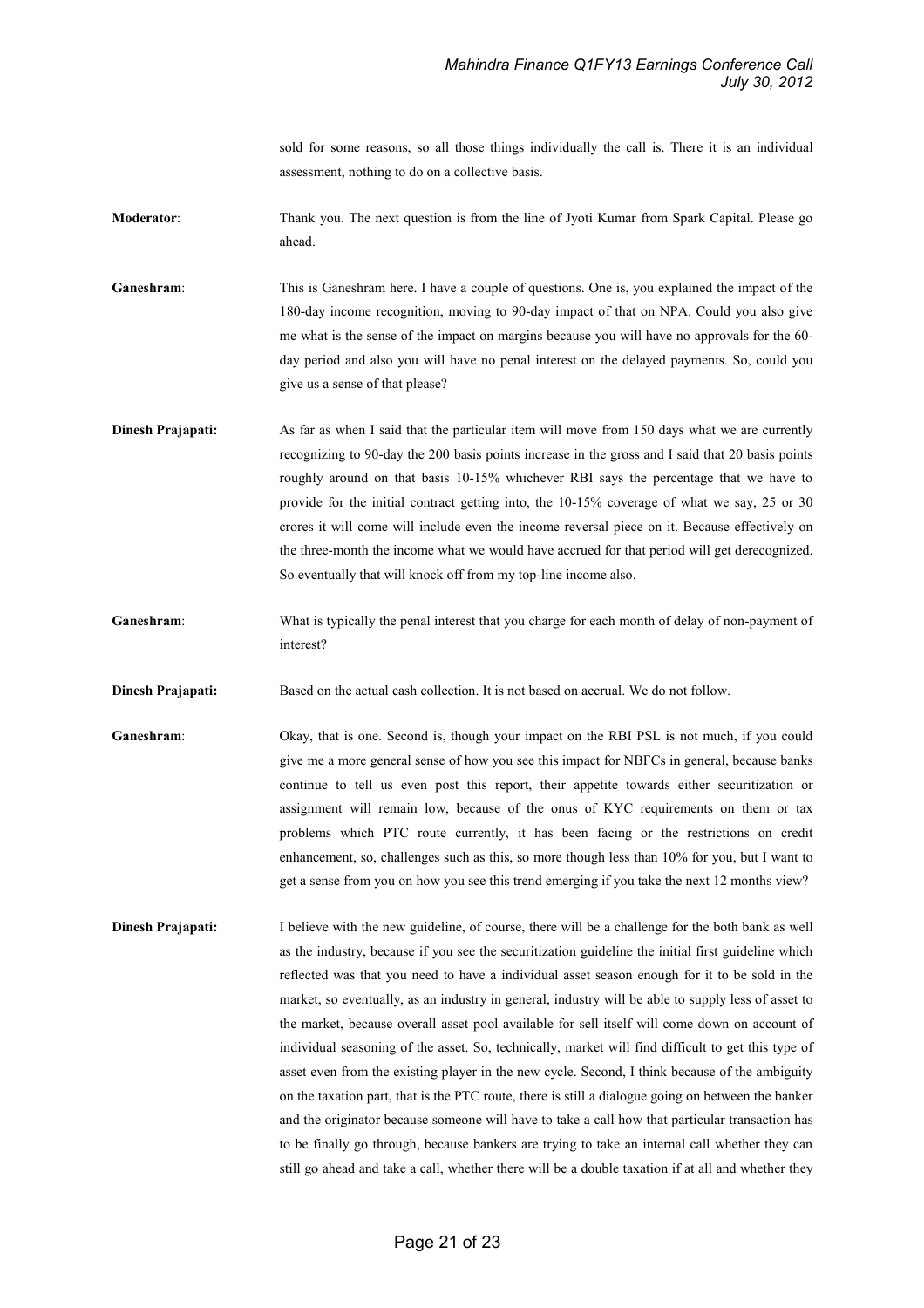will be able to fight at their end versus they are trying to request the originator, can they take a underwriting or call whether such type of double taxation come, whether they are willing to fight along with them for the appellate level. So, today, there is a dialogue on between the parties in the market as far as the PTC route is concerned. So, I think in PTC route, this is the only one area which is holding on for this transaction to go through. As far as the assignment is concerned the credit enhancement piece which is not allowed now is clearly a bottleneck for the transaction to go through. We, as a originator, as well as the buyer, both of us are mutually trying to assess the portfolio and trying to assess how do we price it in the portfolio, how do we overcome this type of credit enhancement if at all eventually whatever loss which this portfolio may have at the end of the tenor, how do we mitigate that loss to the buyer in the pricing. I think as the year comes closer towards the end of the financial year because of the PSL pressure requirement I think that will be clearer by the second half.

Ganeshram: Do you see the need for cash collaterals to go up given the spread cap being put at 8%?

Dinesh Prajapati: I do not think, in fact, it will come down, technically because we, in the news, as requirement every asset will be seasoned for six months before it can be sold. So eventually the portfolio quality of this pool is going to be far superior than the earlier cycle, which means that effectively the cash collateral should come down on a rating agency assessment basis.

- Ganeshram: Sure, my last question is on, whoever involved in auto financing tell us that the rate of bounced cheques have gone up in the last month, month and a half. Are you seeing no such trend?
- **Dinesh Prajapati:** As we have been saying that first half usually we have a slightly recovery lower than the second half because our rural and semi-urban market cash flows are far higher in the second half versus the first half. But given the trend what we have seen in the last couple of years we have not seen the relatively worse off situation in the current cycle. In fact, it is only in a more or less similar situation I would say what we have seen in the last year cycle.
- Ganeshram: So you are saying that the rate of your return cheques have not increased?

**Dinesh Prajapati:** Not increased. Otherwise it will reflect in my collection efficiency.

Moderator: Thank you. The next question is from the line of Neha Kothari from Shubhkam Ventures. Please go ahead.

Neha Kothari: Can you give me the outlook on your CV segment, Construction Equipment and what are the growth targets you are planning on the same?

**Dinesh Prajapati:** As we had a dialogue by Mr. Ravi as well as Mr. Iyer is concerned, that we have a very low base which we are planning to grow. And we started this business vertical aggressively in the last couple of years only. So, our growth target for these Commercial Vehicles space is in the band of 30-40% space given our base is being small, and also that we are not operating all-India basis for the CV vertical. If we see the CV space for us it is distributed into two verticals. One is the Heavy Commercial Vehicles or Medium Commercial Vehicles and Construction